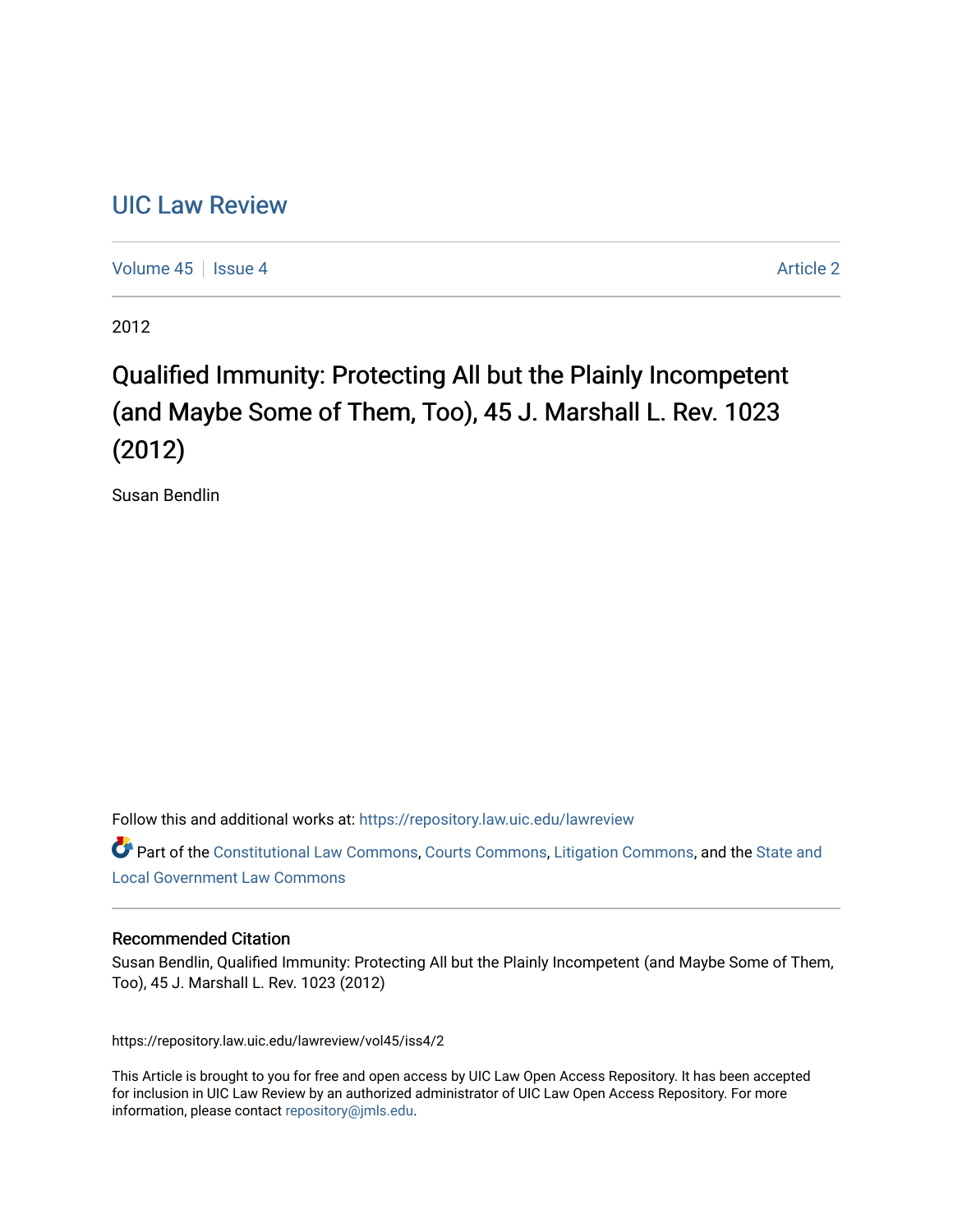# QUALIFIED IMMUNITY: PROTECTING "ALL BUT THE PLAINLY INCOMPETENT" (AND MAYBE SOME OF THEM, TOO)

#### SUSAN BENDLIN\*

Qualified immunity 'gives government officials breathing room to make reasonable but mistaken judgments,' and 'protects all but the plainly incompetent or those who knowingly violate the law.'1

#### I. INTRODUCTION

Public officials can be more certain than ever before that qualified immunity will shield them from suits for money damages even if their actions violate the constitutional rights of another. In the October 2011 term, the Supreme Court of the United States granted qualified immunity to government officials in four significant cases and denied it to none.<sup>2</sup> In all four cases, the Court overturned an appellate court's denial of qualified immunity,<sup>3</sup> thereby signaling a broad and generous application of the protective doctrine to those "who carr[y] out the work of the government."4 Additionally, the Supreme Court denied petitions for writs of certiorari in thirty-seven other cases involving qualified immunity,<sup>5</sup> letting stand twenty-eight instances where

 3. *Filarsky*, 132 S. Ct. at 1668; *Messerschmidt*, 132 S. Ct. at 1250-51; *Ryburn*, 132 S. Ct. at 990-92; *Reichle*, 132 S. Ct. at 2093.

 5. Sharp v. Johnson, No. 11-1357, 2012 WL 1657210 (U.S. June 25, 2012) (mem.), *denying cert. to* 669 F.3d 144 (3d Cir. 2012); Suffolk Cnty., N.Y. v. Field Day, LLC, 132 S. Ct. 2749 (2012) (mem.), *denying cert. to* 463 F.3d 167 (2d Cir. 2006); Morgan v. Swanson, 132 S. Ct. 2740 (2012) (mem.), *denying cert. to* 659 F.3d 359 (5th Cir. 2011); Swanson v. Morgan, 132 S. Ct. 2740 (2012) (mem.), *denying cert. to* 659 F.3d 359 (5th Cir. 2011); Estate of Henson v. Krajca, 132 S. Ct. 2742 (2012) (mem.), *denying cert. to* 440 Fed. Appx. 341 (5th Cir. 2011); Lebron v. Rumsfeld, 132 S. Ct. 2751 (2012) (mem.), *denying cert. to* 670 F.3d 540 (4th Cir. 2012); Rockwell v. Brown, 132 S. Ct. 2433 (2012)

<sup>\*</sup> The author, an Assistant Professor at Barry University School of Law, has served as Dean of Students at three law schools: Emory, Duke, and Barry. She wishes to thank her research assistants, Rihana Quashie (JD Candidate, 2014) and Amy German (JD Candidate, 2013).

 <sup>1.</sup> Messerschmidt v. Millender, 132 S. Ct. 1235, 1244-45 (2012) (quoting Ashcroft v. al-Kidd*,* 131 S. Ct. 2074, 2085 (2011)).

 <sup>2.</sup> Filarsky v. Delia, 132 S. Ct. 1657, 1668 (2012); *Messerschmidt*, 132 S. Ct. at 1250-51; Ryburn v. Huff, 132 S. Ct. 987, 990-92 (2012) (per curiam); Reichle v. Howards, 132 S. Ct. 2088, 2093 (2012).

 <sup>4.</sup> *Filarsky*, 132 S. Ct. at 1665 (referring to the shield of qualified immunity protecting "those who carr[y] out the work of the government").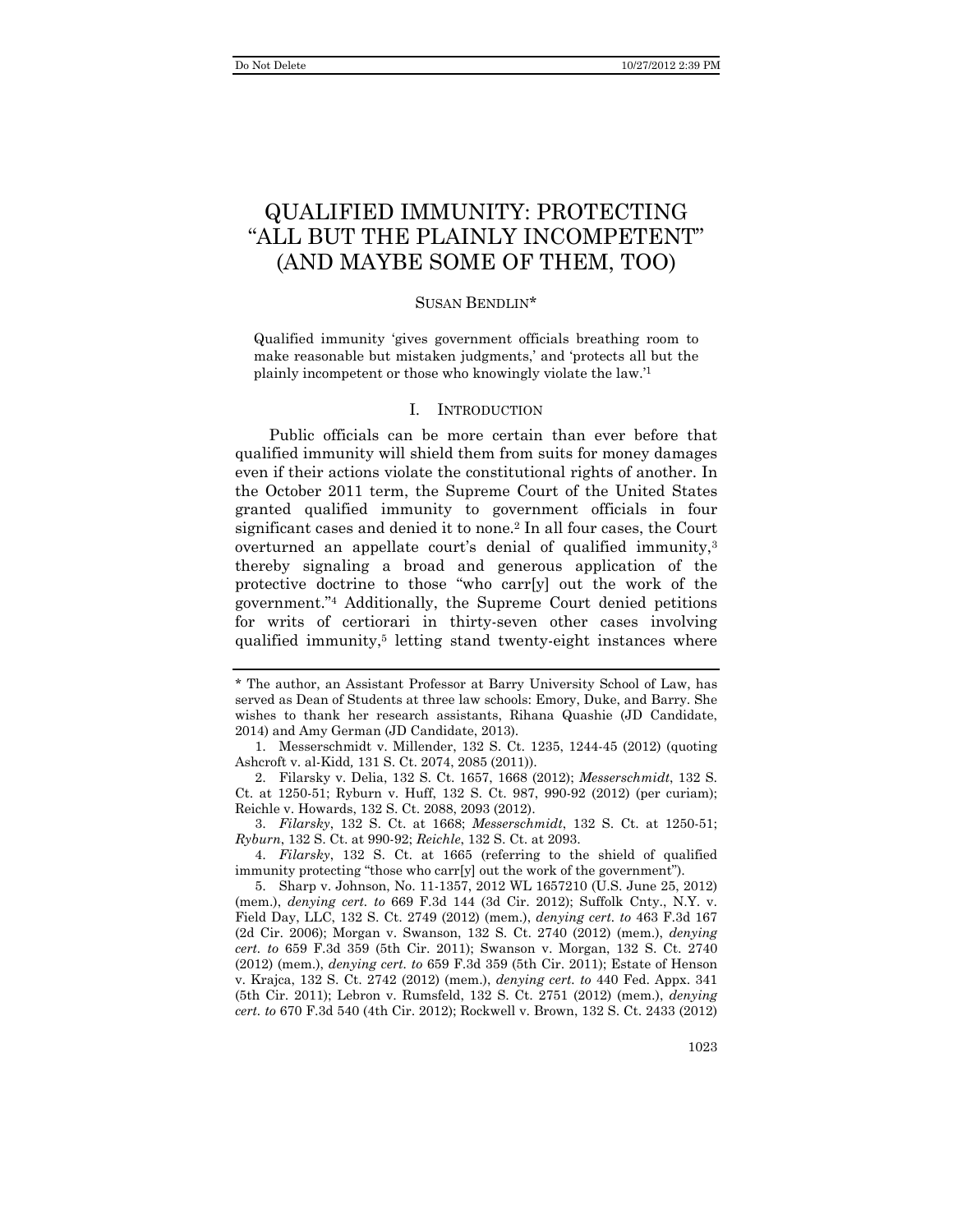the appellate courts granted qualified immunity.6 In only ten cases did the Court leave undisturbed a denial of qualified immunity.<sup>7</sup>

 6. *Sharp*, 2012 WL 1657210; *Morgan*, 132 S. Ct. 2740; *Swanson*, 132 S. Ct. 2740; *Estate of Henson*, 132 S. Ct. 2742; *Lebron*, 132 S Ct. 2751; *Rockwell*, 132 S. Ct. 2433; *Daman*, 132 S. Ct. 2681; *Agarano*, 132 S. Ct. 2682; *Brooks*, 132 S. Ct. 2682; *Mattos*, 132 S. Ct. 2684; *Lafond*, 132 S. Ct. 2379; *Cilman*, 132 S. Ct. 2385; *Rodriguez*, 132 S. Ct. 2380; *Moore*, 132 S. Ct. 1861; *Loudermilk*, 132 S. Ct. 1797; *Cnty. of L.A.*, 132 S. Ct. 1797; *Makas*, 132 S. Ct. 1769; *Norris*, 132 S. Ct. 1742; *Signature Pharm.*, 132 S. Ct. 1714; *Diana*, 132 S. Ct. 1557; *Sandel*, 132 S. Ct. 1558; *Williams*, 132 S. Ct. 1622; *Corbett*, 132 S. Ct. 1566; *Troyanos*, 132 S. Ct. 1560; *Susko*, 132 S. Ct. 1145; *Hayden*, 132 S. Ct. 543; *Castle*, 132 S. Ct. 251; *Lillo*, 132. S. Ct. 244.

7. *Suffolk Cnty., N.Y.*, 132 S. Ct. 2749; *Lafond*, 132 S. Ct. 2379; *Gardner*,

<sup>(</sup>mem.), *denying cert. to* 664 F.3d 985 (5th Cir. 2011); Daman v. Brooks, 132 S. Ct. 2681 (2012) (mem.), *denying cert. to* 661 F.3d 433 (9th Cir. 2011); Agarano v. Mattos, 132 S. Ct. 2682 (2012) (mem.), *denying cert. to* 661 F.3d 433 (9th Cir. 2011); Brooks v. Daman, 132 S. Ct. 2682 (2012) (mem.), *denying cert. to*  661 F.3d 433 (9th Cir. 2011); Mattos v. Agarano, 132 S. Ct. 2684 (2012) (mem.), *denying cert. to* 661 F.3d 433 (9th Cir. 2011); Lafond v. Ammons, 132 S. Ct. 2379 (2012) (mem.), *denying cert. to* 648 F.3d 1020 (9th Cir. 2011); Cilman v. Reeves, 132 S. Ct. 2385 (2012) (mem.), *denying cert. to* 452 Fed. Appx. 263 (4th Cir. 2011); Rodriguez v. City of Cleveland, Ohio, 132 S. Ct. 2380 (2012) (mem.), *denying cert. to* 439 Fed. Appx. 433 (6th Cir. 2011); Gardner v. Chism, 132 S. Ct. 1916 (2012) (mem.), *denying cert. to* 661 F.3d 380 (9th Cir. 2011); Moore v. Perkins, 132 S. Ct. 1861 (2012) (mem.), *denying cert. to* 450 Fed. Appx. 341 (5th Cir. 2011); Loudermilk v. Danner, 132 S. Ct. 1797 (2012) (mem.), *denying cert. to* 449 Fed. Appx. 693 (9th Cir. 2011); Moore v. Guerrero, 132 S. Ct. 1793 (2012) (mem.), *denying cert. to* 442 Fed. Appx. 57 (4th Cir. 2011); Cnty. of L.A., Cal. v. Ass'n for L.A. Deputy Sheriffs, 132 S. Ct. 1797 (2012) (mem.), *denying cert. to* 648 F.3d 986 (9th Cir. 2011); Johnson v. Poway Unified Sch. Dist., 132 S. Ct. 1807 (2012) (mem.), *denying cert. to* 658 F.3d 954 (9th Cir. 2011); N. Las Vegas Police Dept. v. Conatser, 132 S. Ct. 1740 (2012) (mem.), *denying cert. to* 445 Fed. Appx. 932 (9th Cir. 2011); Makas v. Miraglia, 132 S. Ct. 1769 (2012) (mem.), *denying cert. to* 435 Fed. Appx. 51 (2d Cir. 2011); Norris v. Cal. Coastal Comm'n, 132 S. Ct. 1742 (2012) (mem.), *denying cert. to* 2011 WL 1793278 (Cal. Ct. App. May 11, 2011); Signature Pharm., Inc. v. Wright, 132 S. Ct. 1714 (2012) (mem.), *denying cert. to* 438 Fed. Appx. 741 (11th Cir. 2011); Coscia v. Town of Pembroke, Mass., 132 S. Ct. 1558 (2012) (mem.), *denying cert. to* 659 F.3d 37 (1st Cir. 2011); Diana v. Oliphant, 132 S. Ct. 1557 (2012) (mem.), *denying cert. to* 441 Fed. Appx. 76 (3d Cir. 2011); Sandel v. Williams, 132 S. Ct. 1558 (2012) (mem.), *denying cert. to*  433 Fed. Appx. 353 (6th Cir. 2011); Williams v. Sandel, 132 S. Ct. 1622 (2012) (mem.), *denying cert. to* 433 Fed. Appx. 353 (6th Cir. 2011); C.F. v. Corbett, 132 S. Ct. 1566 (2012) (mem.), *denying cert. to* 654 F.3d 975 (9th Cir. 2011); Troyanos v. Coats, 132 S. Ct. 1560 (2012) (mem.), *denying cert. to* 372 Fed. Appx. 932 (11th Cir. 2010); Susko v. City of Weirton, W. Va., 132 S. Ct. 1145 (2012) (mem.), *denying cert. to* 443 Fed. Appx. 805 (4th Cir. 2011); Alvis v. Espinosa, 132 S. Ct. 1089 (2012) (mem.), *denying cert. to* 598 F.3d 528 (9th Cir. 2010); Noriega v. Torres, 132 S. Ct. 1032 (2012) (mem.), *denying cert. to*  648 F.3d 1119 (9th Cir. 2011); Purnell v. Henry, 132 S. Ct. 781 (2011) (mem.), *denying cert. to* 652 F.3d 524 (4th Cir. 2011); Hayden v. Green, 132 S. Ct. 543 (2011) (mem.), *denying cert. to* 640 F.3d 150 (6th Cir. 2011); Castle v. Thompson, 132 S. Ct. 251 (2011) (mem.), *denying cert. to* 631 F.3d 1194 (11th Cir. 2011); Lillo v. Bruhn, 132. S. Ct. 244 (2011) (mem.), *denying cert. to* 413 Fed. Appx. 161 (11th Cir. 2011).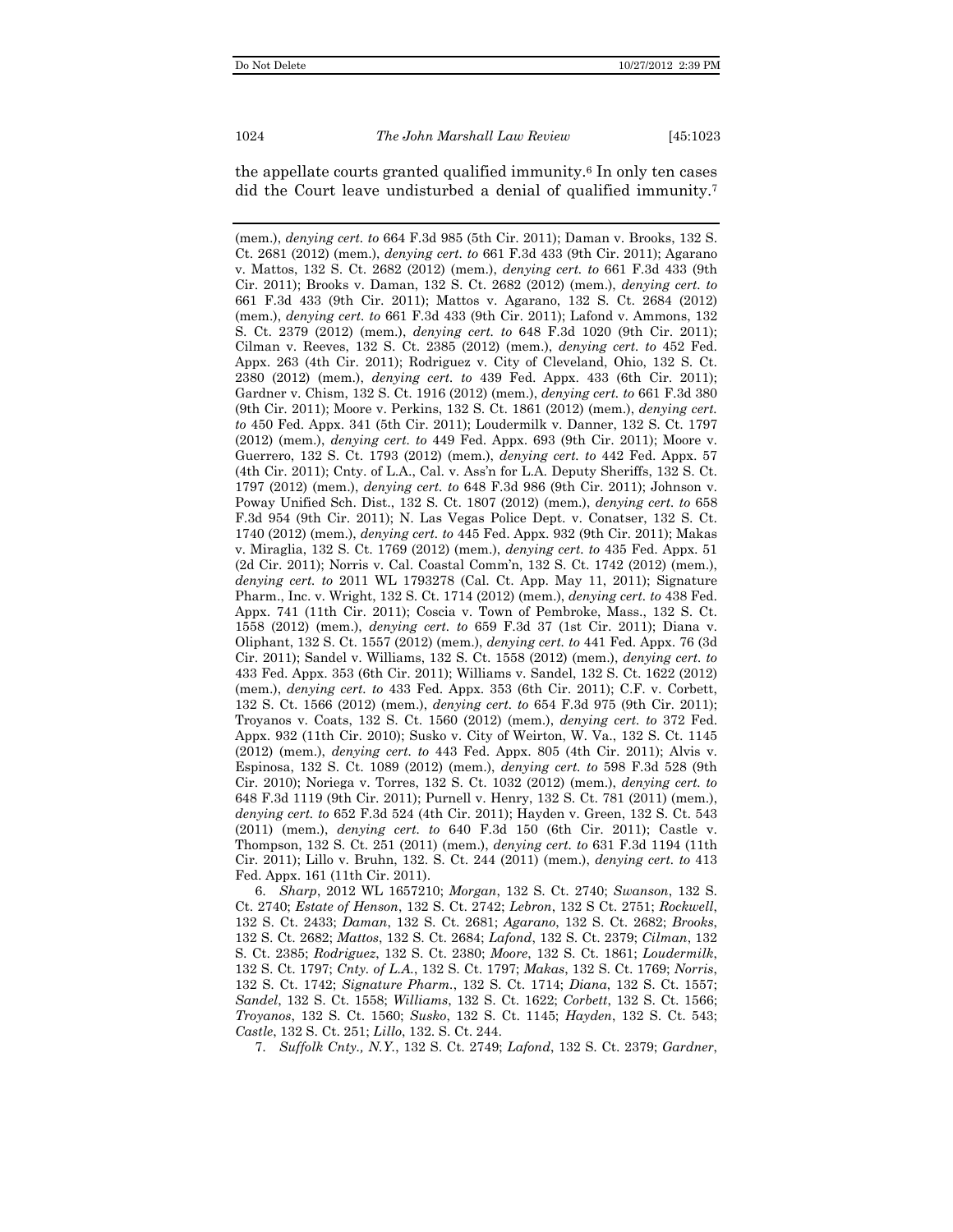There was a split in one case where the court of appeals granted qualified immunity to one defendant and denied it to the other.8 In that case, the defendants submitted a petition for certiorari, which the Supreme Court denied, letting stand the appellate court's decision to grant qualified immunity to one defendant and siding with the denial of qualified immunity to the other defendant.<sup>9</sup>

The doctrine of qualified immunity shields state officials from individual liability for violations of constitutional rights if the test for immunity is met.10 For many years, the test involved two inquiries: (1) whether the facts show that the actions of the public official violated a constitutional right, and (2) whether that right was clearly established at the time of the official's alleged misconduct.11 In 2009, the Supreme Court held that courts may address these two questions in either order ending an eight-year period during which it was mandatory to analyze the two inquiries in sequential order.12 As a result, many courts (including the Supreme Court) are now avoiding the first question entirely.<sup>13</sup>

The Supreme Court's position is that government officials should be able to count on the protection afforded by qualified immunity.14 Chief Justice John Roberts recently wrote that "[a]n uncertain immunity is little better than no immunity at all."15

There are two ways of attaining more certainty. One is for the Supreme Court to issue opinions that address and clarify the law on confusing constitutional questions.16 If the law were clearer, state officials would have better guidance about what they can legally do and they would be less likely to violate rights in the process. Another is by simply granting qualified immunity in every case except the most egregious instances of incompetent conduct

<sup>132</sup> S. Ct. 1916; *Moore*, 132 S. Ct. 1793; *Johnson*, 132 S. Ct. 1807; *N. Las Vegas Police Dept.*, 132 S. Ct. 1740; *Coscia*, 32 S. Ct. 1558; *Alvis*, 132 S. Ct. 1089; *Noriega*, 132 S. Ct. 1032; *Purnell*, 132 S. Ct. 781.

 <sup>8.</sup> *Lafond*, 132 S. Ct. 2379.

 <sup>9.</sup> *Id.* 

 <sup>10.</sup> Harlow v. Fitzgerald, 457 U.S. 800, 818 (1982) (holding that "government officials performing discretionary functions generally are shielded from liability for civil damages insofar as their conduct does not violate clearly established statutory or constitutional rights of which a reasonable person would have known").

 <sup>11.</sup> Saucier v. Katz, 533 U.S. 194, 201 (2001).

 <sup>12.</sup> Pearson v. Callahan, 555 U.S. 223, 236 (2009).

 <sup>13.</sup> *See infra* note 45 and accompanying text.

 <sup>14.</sup> *See Filarsky*, 132 S. Ct. at 1665-66 (demonstrating the importance of qualified immunity).

 <sup>15.</sup> *Id.* at 1666.

 <sup>16.</sup> An example would be whether the *Tinker* test allowing public schools to regulate students' on-campus speech should apply to off-campus Internet speech that disrupts the campus. *See generally* Tinker v. Des Moines Indep. Cmty. Sch. Dist., 393 U.S. 503 (1969) (applying interference test to determine whether in-school speech was constitutionally protected).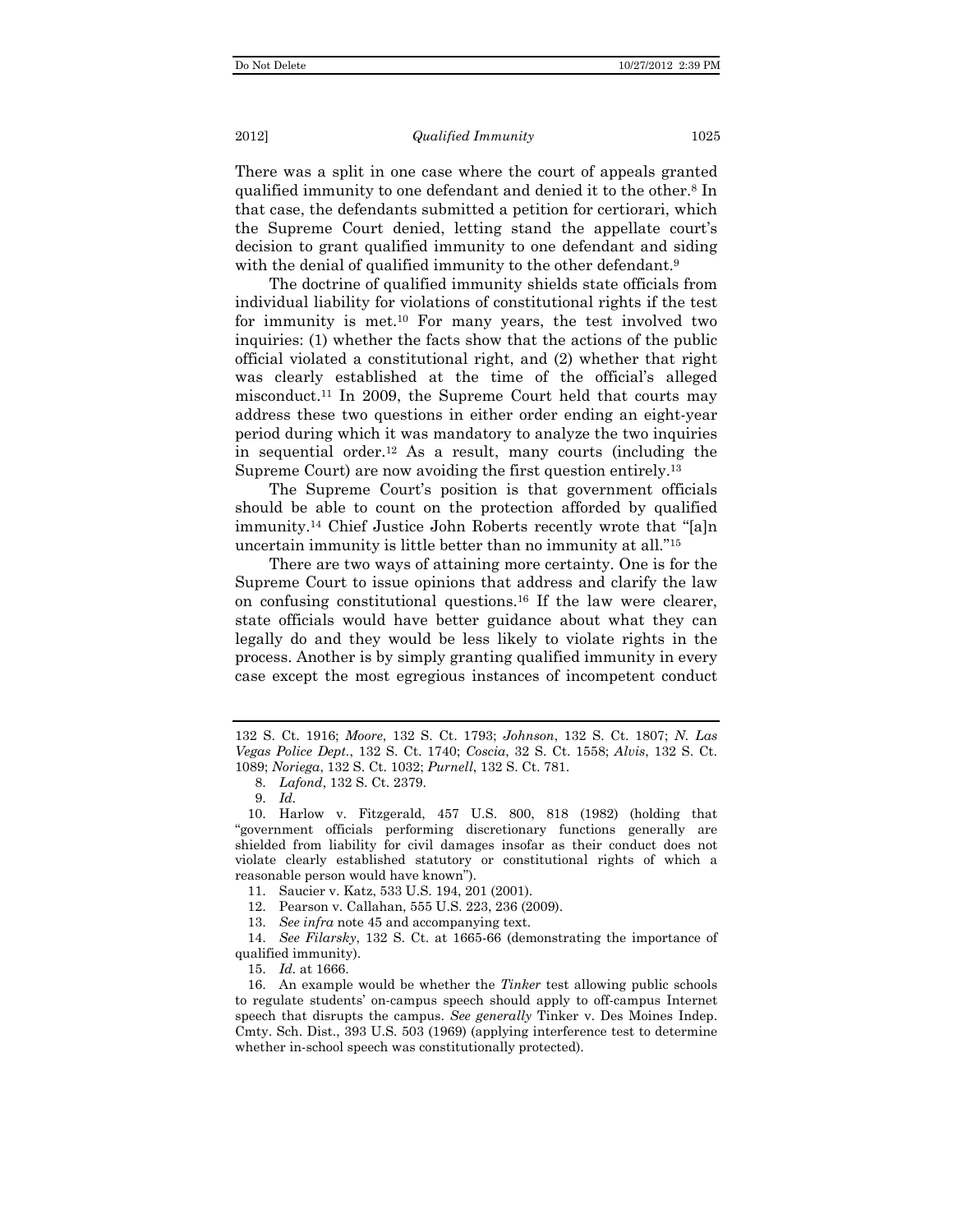by state officials. The latter approach is the one currently taken by the Supreme Court.

"Qualified immunity 'gives government officials breathing room to make reasonable but mistaken judgments,' and 'protects all but the plainly incompetent or those who knowingly violate the law.'"17 This Article does not contend that any specific state officials are plainly incompetent, nor is it fair to say that qualified immunity was wrongly granted in any of the cases decided by the Supreme Court during this term. On the contrary, government workers should be shielded from individual liability when they perform their jobs reasonably and competently. The real concern, however, is that the test is evolving to the point where almost every governmental actor will be shielded from individual liability by the doctrine of qualified immunity. Troublesome aspects of the Supreme Court's current approach include (1) the failure to clarify important constitutional questions, and (2) the blurring of the distinction between absolute and qualified immunity for all practical purposes by assuring state officials that they can be certain of the shield from liability.

This Article focuses narrowly on the Supreme Court's most recent qualified immunity decisions in which state officials are shielded from suit even without any determination as to whether their actions violated citizens' constitutional rights. Part II of this Article discusses how the qualified immunity test has recently changed. Part III summarizes the newest Supreme Court decisions on qualified immunity. Part IV addresses some problematic aspects of the current approach.

## II. THE TWO-PRONGED TEST FOR QUALIFIED IMMUNITY AND HOW THE TEST HAS EVOLVED

Most government officials—in their individual capacities—are immune from liability for money damages for their official actions.18 Some, based on the importance of their functions, are entitled to absolute immunity when they act within the scope of their authority.19 Examples include legislators, judges, "prosecutors in their role as advocates," and "witnesses giving testimony at trial."20 Other state officials whose functions are less vital are not protected by absolute immunity, but will be granted

 <sup>17.</sup> *Messerschmidt*, 132 S. Ct. at 1244-45 (quoting *Ashcroft,* 131 S. Ct. at 2085).

 <sup>18.</sup> *Harlow*, 457 U.S. at 818; *see also* D.F. ex rel. Farnan v. Capistrano Unified Sch. Dist., 654 F.3d 975 (9th Cir. 2011) (finding a teacher was protected by qualified immunity).

 <sup>19.</sup> *See* Rehberg v. Paulk, 132 S. Ct. 1497, 1503 (2012) (stating that the Court takes what has been termed a "functional approach" and citing Forrester v. White*,* 484 U.S. 219, 224 (1988)).

 <sup>20.</sup> *Id.* (internal citations omitted).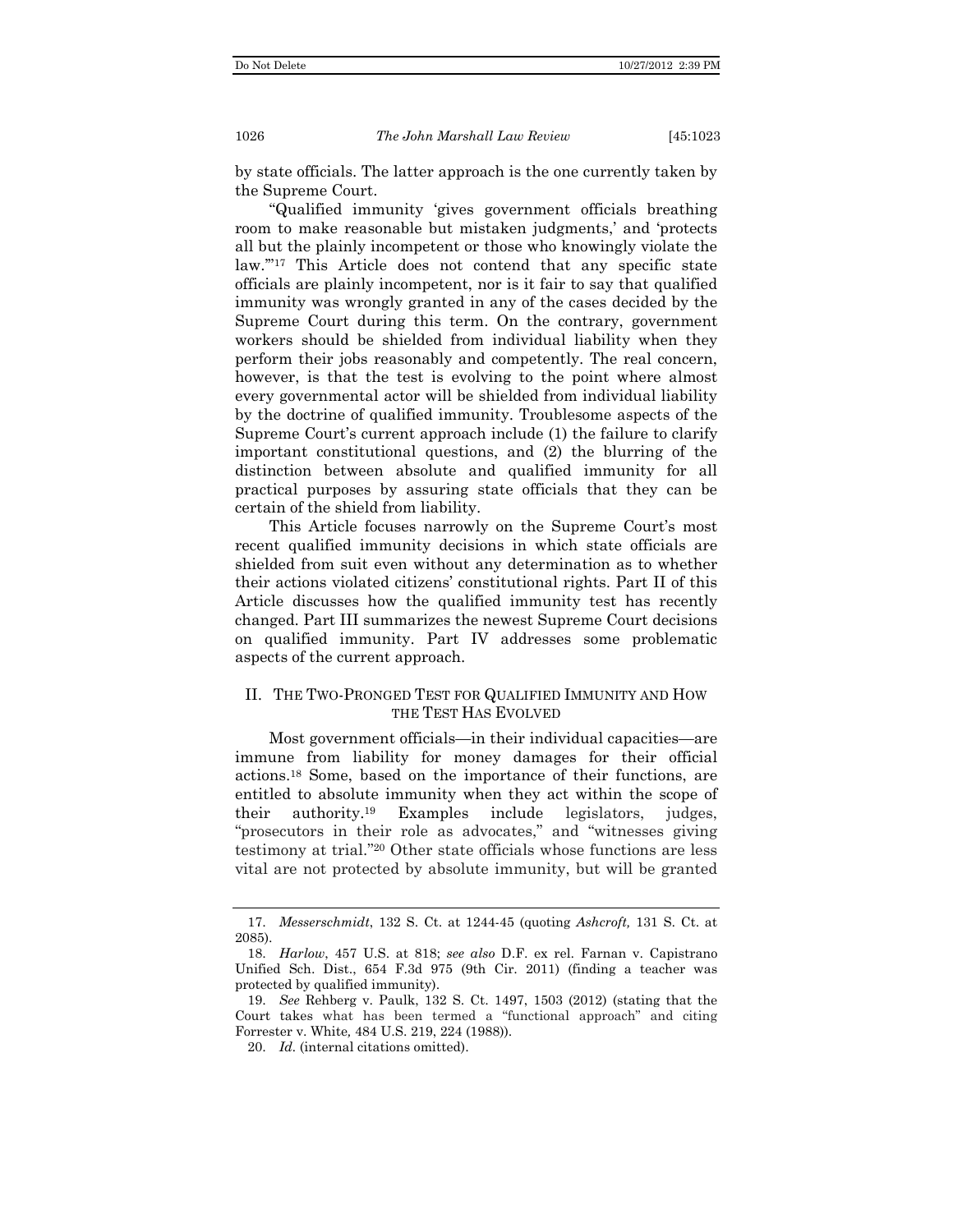#### 2012] *Qualified Immunity* 1027

qualified immunity to shield them from individual liability in certain situations.21 These include "the chief executive officer of a State," "the senior and subordinate officers of a State's National Guard," "the president of a state university," police officers, and public school officials.22

## *A. The Two-Pronged Test for Qualified Immunity*

The test for qualified immunity as announced in *Saucier v. Katz*23 was (1) whether the state official's actions violated a constitutional right, and (2) whether that right was clearly established at the time of the official's alleged misconduct.24 In *Saucier*, the Supreme Court held that the first inquiry had to be addressed first.25 However, in 2009, the Court in *Pearson v. Callahan*26 abolished mandatory sequencing and held that courts may address the two prongs of the test in either order.<sup>27</sup>

While acknowledging that a positive aspect of the *Saucier* protocol was that "the two-step procedure promotes the development of constitutional precedent,"28 the Supreme Court also stated that, on the negative side, it "sometimes results in a substantial expenditure of scarce judicial resources on difficult questions that have no effect on the outcome of the case."29 The *Pearson* Court concluded that federal courts "should be permitted to exercise their sound discretion in deciding which of the two prongs of the qualified immunity analysis should be addressed first in light of the circumstances in the particular case at hand."30

To support its abandonment of the sequencing requirement, the Supreme Court in *Pearson* described several situations where skipping the first step of the qualified immunity analysis might be desirable.31 These situations include: (1) "cases in which it is plain that a constitutional right is not clearly established but far from obvious whether in fact there is such a right;" $32$  (2) cases where parties must endure "the costs of litigating constitutional

 <sup>21.</sup> *See id.* (listing examples of officials who will only be protected by qualified immunity in certain situations).

 <sup>22.</sup> *Id.* (internal citations omitted).

 <sup>23.</sup> *Saucier*, 533 U.S. 194.

 <sup>24.</sup> *Id.* at 200.

 <sup>25.</sup> *Id*. at 201. The "threshold" is, "[t]aken in the light most favorable to the party asserting the injury, do the facts alleged show the officer's conduct violated a constitutional right?" *Id.* If not, the inquiry ends. *Id.* If so, then "the next, sequential step is to ask whether the right was clearly established." *Id.*

 <sup>26.</sup> *Pearson*, 555 U.S. 223.

 <sup>27.</sup> *Id.* at 236.

 <sup>28.</sup> *Id.*

 <sup>29.</sup> *Id.* at 236-37.

 <sup>30.</sup> *Id.* at 236.

 <sup>31.</sup> *Id.* at 237-39.

 <sup>32.</sup> *Id.* at 237.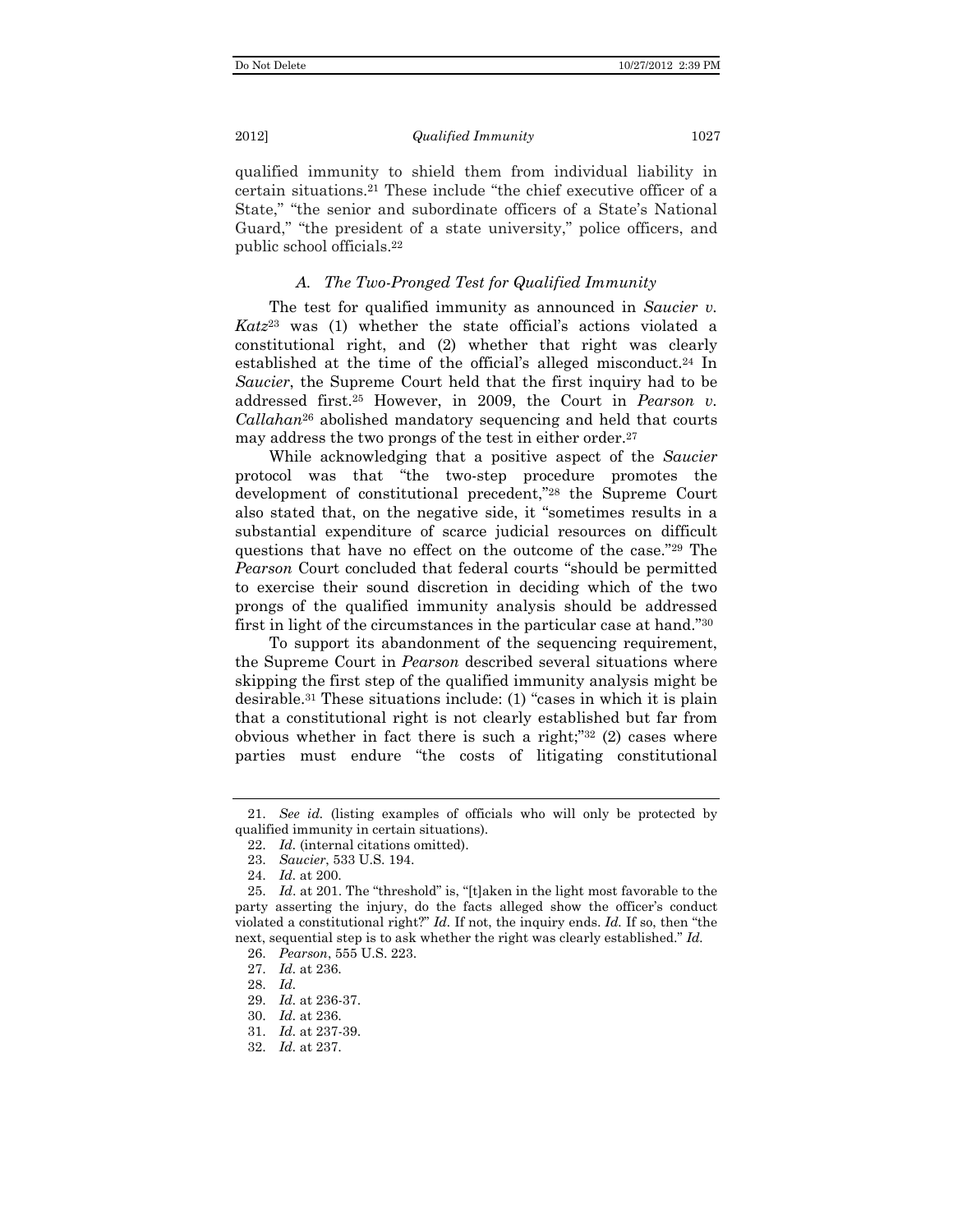questions and delays attributable to resolving them—when the suit otherwise could be disposed of more readily;"33 (3) "cases in which the constitutional question is so factbound that the decision provides little guidance for future cases;"34 (4) cases where "it appears that the question will soon be decided by a higher court;"35 (5) "cases in which resolution of the constitutional question requires clarification of an ambiguous state statute . . . or "'depends on a federal court's uncertain assumptions about state law;'"36 (6) cases where "qualified immunity is asserted at the pleading stage" and "the precise factual basis for the plaintiff's claim or claims may be hard to identify;"37 and (7) cases where "the first step of the *Saucier* procedure may create a risk of bad decisionmaking," such as when "the briefing of constitutional questions is woefully inadequate."38

An important concern was that "[a]dherence to *Saucier*'s twostep protocol departs from the general rule of constitutional avoidance and runs counter to the 'older, wiser judicial counsel not to pass on questions of constitutionality . . . unless such adjudication is unavoidable.'"39 One commentator criticized the "unnecessary [c]onstitutional rulings" resulting from *Saucier*'s sequencing requirement, but acknowledged that "[t]he most prominent justification for the Court's approach is that it ensures the continued evolution of constitutional rights."40 He added, "[a]lthough this is a powerful justification for unnecessary constitutional rulings, it overlooks an important consideration. When a court reaches out to decide the constitutional issue, it will not necessarily rule that the right exists."41

Even if the Supreme Court were to determine that no constitutional right existed in a given situation, that decision clarifies the law. Such clarity is beneficial, as was observed

41. *Id.*

 <sup>33.</sup> *Id.*

 <sup>34.</sup> *Id.*

 <sup>35.</sup> *Id.* at 238.

 <sup>36.</sup> *Id.* at 238 (quoting Egolf v. Witmer, 526 F.3d 104, 110 (3d Cir. 2008)).

 <sup>37.</sup> *Id.* at 238-39.

 <sup>38.</sup> *Id.* at 239.

 <sup>39.</sup> *Id.* at 241 (quoting Scott v. Harris, 550 U.S. 372, 388 (2007) (Breyer, J., concurring)).

 <sup>40.</sup> Thomas Healy, *The Rise of Unnecessary Constitutional Rulings*, 83 N.C. L. REV. 847, 857 (2005) (stating that "[b]y reaching constitutional issues even in cases where a non-constitutional issue is dispositive, courts are able to articulate new constitutional rights that will benefit later litigants. This is especially important in areas such as qualified immunity and habeas corpus, where relief can be granted only if the right has been clearly established"). *Id.* The author's view, however, was that unnecessary constitutional decisions are unwarranted and do not demonstrably advance individual rights because the Supreme Court often rules against plaintiffs and finds that there was no constitutional right at issue. *Id.*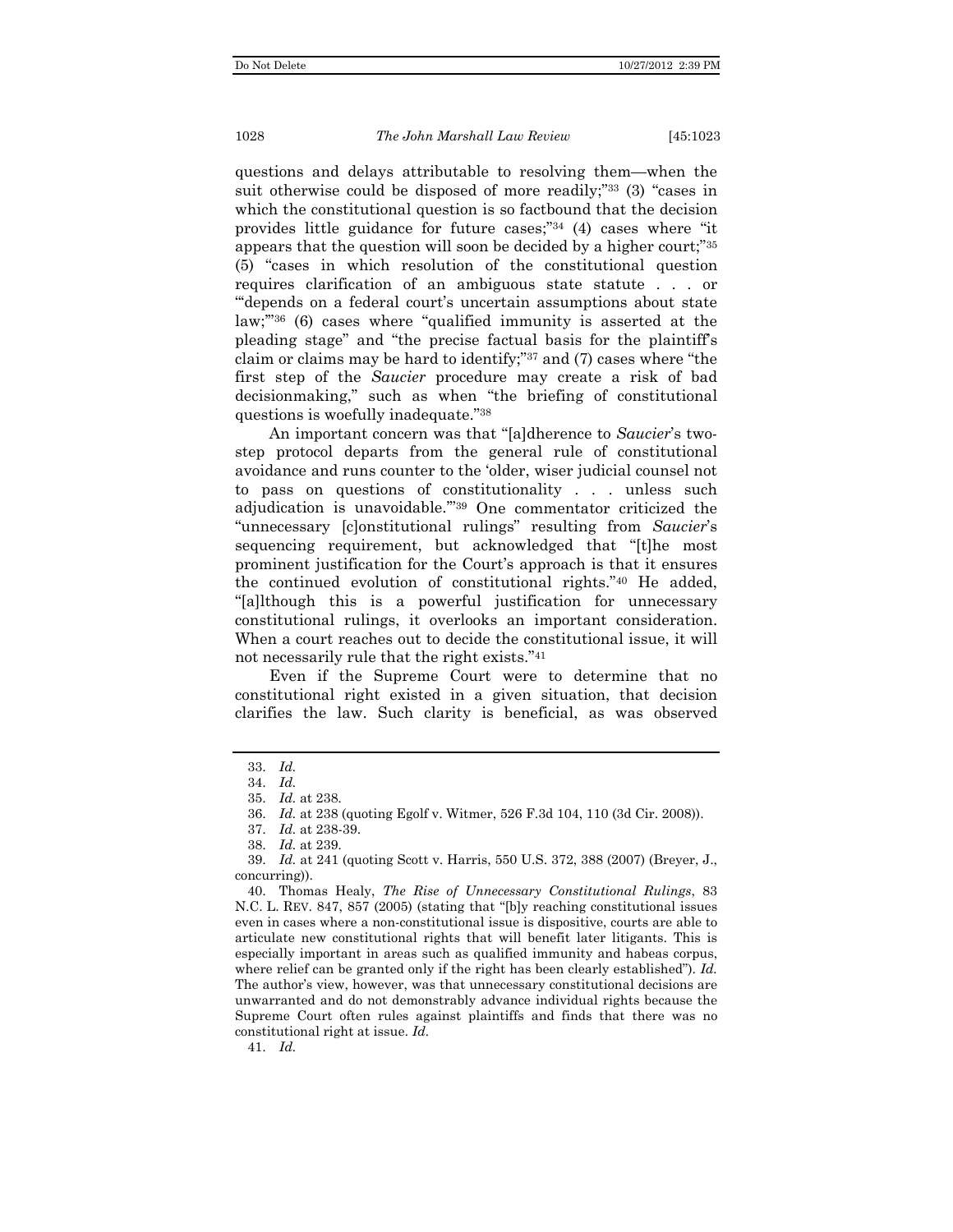#### 2012] *Qualified Immunity* 1029

eloquently in earlier Supreme Court opinions. For example, a decade earlier in *Siegert v. Gilley*,<sup>42</sup> the Supreme Court made the seemingly inherently logical statement that "[a] necessary concomitant to the determination of whether the constitutional right asserted by a plaintiff is 'clearly established' at the time the defendant acted is the determination of whether the plaintiff has asserted a violation of a constitutional right at all."43 This same point was reemphasized in 2001 when the Court stated that "[t]he law might be deprived of this explanation were a court simply to skip ahead to the question whether the law clearly established that the officer's conduct was unlawful."44

After *Pearson*, many courts reserved the ability to jump straight into an analysis of the second inquiry,<sup>45</sup> that is, whether the constitutional right in question was clearly established at the time of the official's action. Although *Pearson* did not rule that courts could entirely disregard the first prong, that is what has occurred even at the Supreme Court level.46

Because the qualified immunity test has been applied differently post-*Pearson*, the old two-pronged definition seems no longer relevant even though it has not been officially abandoned. The current test focuses on the second prong. There appear to be two aspects of the analysis as to whether the right was clearly established: (1) at the time of the action, was the law clearly established based on precedent from the Supreme Court or other binding authority? And (2) under the circumstances, would a reasonable, competent official have known that his actions were illegal?47

## *B. A Previous Empirical Study of Qualified Immunity Decisions*

The above-mentioned emphasis on the second prong whether the right was clearly established—is not surprising when one examines the history of qualified immunity analysis. In an extensive empirical study of qualified immunity, Greg Sobolski and Matt Steinberg analyzed 741 appellate qualified immunity

 <sup>42.</sup> Siegert v. Gilley, 500 U.S. 226 (1991).

 <sup>43.</sup> *Id.* at 232.

 <sup>44.</sup> *Saucier*, 533 U.S. at 201.

 <sup>45.</sup> *See, e.g.*, Ashcroft v. al-Kidd, 131 S. Ct. 2074, 2080 (2011) (stating that "courts have discretion to decide which of the two prongs of qualifiedimmunity analysis to tackle first"); Millender v. Cnty. of L.A., 620 F.3d 1016, 1024 (9th Cir. 2010) (en banc), *rev'd on other grounds by Messerschmidt*, 132 S. Ct. 1235.

 <sup>46.</sup> *See, e.g.*, *Reichle*, 132 S. Ct. at 2093.

 <sup>47.</sup> *Messerschmidt*, 132 S. Ct. at 1245; *see also Pearson*, 555 U.S. at 239 (emphasizing that "qualified immunity protects government officials 'from liability for civil damages insofar as their conduct does not violate clearly established statutory or constitutional rights of which a reasonable person would have known'" (quoting Harlow v. Fitzgerald, 457 U.S. 800, 818 (1982)).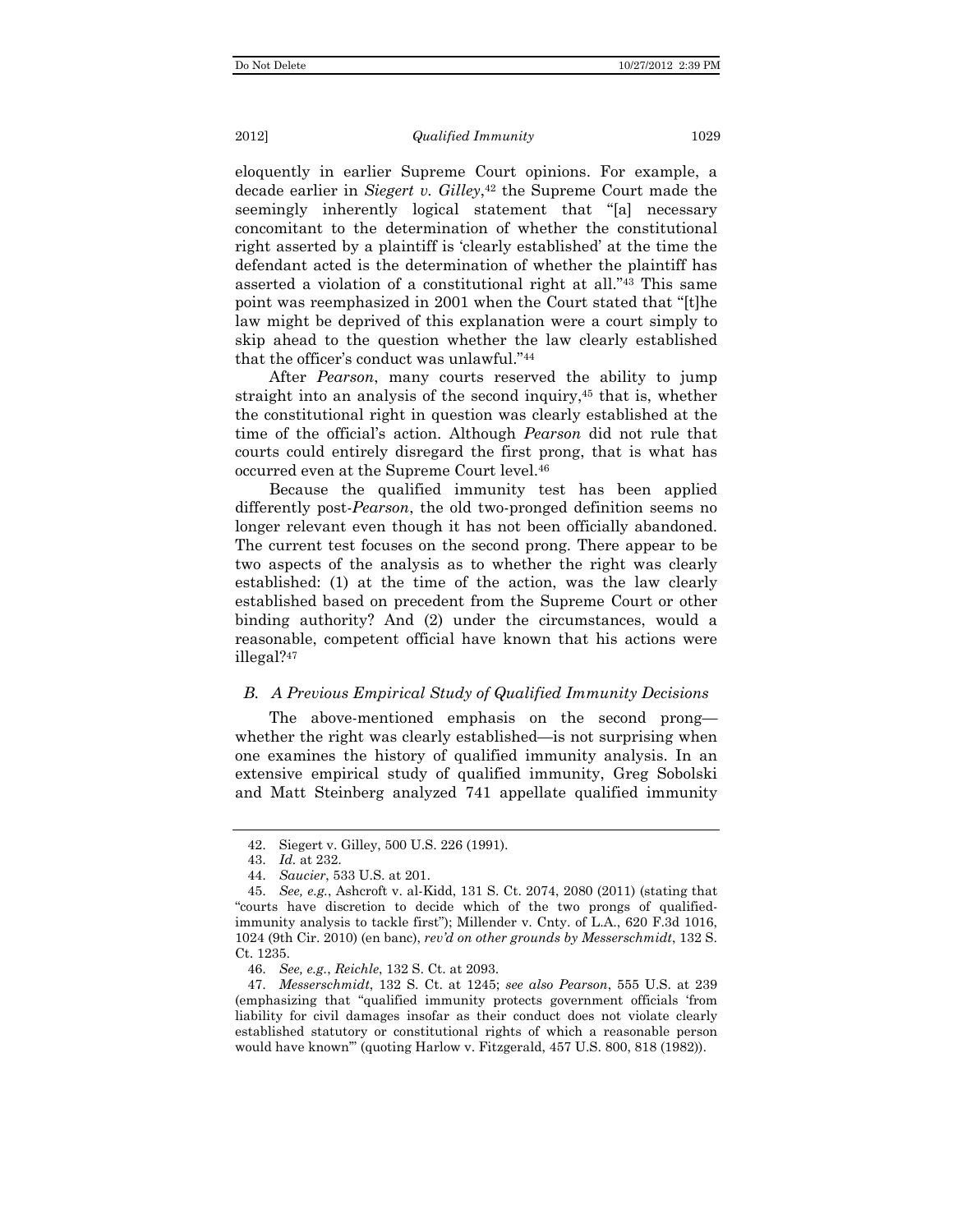cases from 1976 to 2008.48 Only a few other empirical studies have been done, and those involved much smaller samples.49 One unsurprising consensus in the studies is that when courts address the two prongs in sequential order, there are fewer cases where the constitutional question is skipped.50

The Sobolski-Steinberg study divided the qualified immunity jurisprudence into four time periods.51 Those time periods are marked by a shift in the Supreme Court's approach to the twopronged test and whether it was mandatory to address the first prong (whether a constitutional violation occurred) before turning to the second prong (whether the constitutional right was clearly established at the time the action was taken).52 Sobolski and Steinberg referred to this approach as "sequencing."53

The four time frames are: (1) from *Pierson v. Ray*54 in 1967 to *Siegert* in 1991 (described as a period where courts were free to address the questions in either order without guidance from the Supreme Court);55 (2) from *Siegert* to *Saucier* in 2001 (described as a period of confusion among courts and scholars as to whether it was mandatory to address the constitutional right before

 <sup>48.</sup> Greg Sobolski & Matt Steinberg, Note, *An Empirical Analysis of Section 1983 Qualified Immunity Actions and Implications of Pearson v. Callahan*, 62 STAN. L. REV. 523, 525 (2010).

 <sup>49.</sup> *See*, *e.g.*, Healy, *supra* note 40, at 857 (analyzing two years of case law); Nancy Leong, *The Saucier Qualified Immunity Experiment: An Empirical Analysis*, 36 PEPP. L. REV. 667, 670 (2009) (analyzing six years of case law); Paul W. Hughes, *Not a Failed Experiment: Wilson-Saucier Sequencing and the Articulation of Constitutional Rights*, 80 U. COLO. L. REV. 401, 404 (2009) (analyzing case law from three general time periods).

 <sup>50.</sup> Sobolski & Steinberg, *supra* note 48, at 526 (citing Hughes, *supra* note 49 and Leong, *supra* note 49). The empirical study also revealed that even though courts that followed the *Saucier* sequencing found more claims of constitutional violations, the percentage of plaintiffs who ultimately recovered damages decreased after *Saucier*. *Id.* at 527. Courts more frequently answered "yes" to the question of whether a constitutional violation occurred but more often said "no" as to whether that right was clearly established at the time of the action. *Id.* at 549 (stating that "[p]re-Saucier, 83% (114 of 136) of rightsaffirming holding were followed by denials of qualified immunity . . . [but] [p]ost-Saucier, 72% of (123 of 170) of rights-affirming holdings were attached to denials of qualified immunity"). There was, however, an increase from 17% to 28% in grants of qualified immunity in the same time periods, showing a statistically significant increase in granting protection from suit to government officials. *Id.*

 <sup>51.</sup> *Id.* at 528; *see also* Hughes, *supra* note 49, at 404 (dividing the cases into only three time periods: "(1) the period prior to the Supreme Court's development of the sequencing doctrine, (2) the period when sequencing was advisable but not considered mandatory, and (3) the [then-]present, post-Wilson-Saucier period where sequencing is mandatory").

 <sup>52.</sup> Sobolski & Steinberg, *supra* note 48, at 528.

 <sup>53.</sup> *Id.*

 <sup>54.</sup> Pierson v. Ray, 386 U.S. 547 (1967).

 <sup>55.</sup> Sobolski & Steinberg, *supra* note 48, at 530.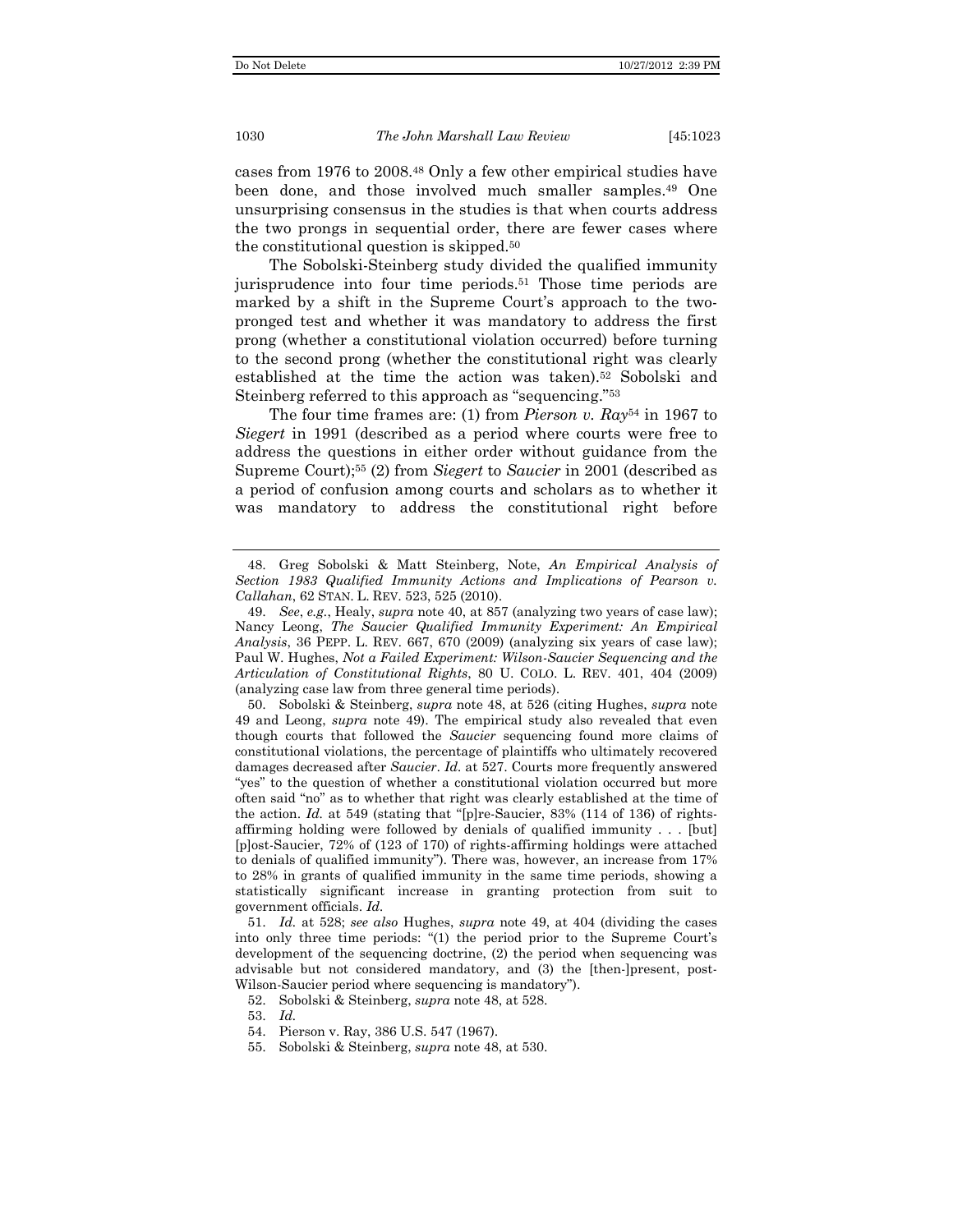analyzing whether it was clearly established at the time);<sup>56</sup>  $(3)$ from *Saucier* to *Pearson* in 2009 (described as a period of explicitly mandated sequencing);57 and (4) Post-*Pearson* (described as a period where sequencing is discretionary but encouraged).58 This Article does not re-address the shift that occurred in each time period. The purpose of mentioning the four periods is to acknowledge the significant swings in the Supreme Court's past qualified immunity analysis.

Referring to the first prong of the test as "the constitutional question," Sobolski and Steinberg observed that more courts declined to analyze the first prong during time periods when the Supreme Court had not clearly mandated that the two questions be addressed in sequence.59 Although one study indicated that pre-*Saucier*, courts were free to exercise discretion,<sup>60</sup> the Sobolski-Steinberg empirical study determined that some appellate courts already regarded sequencing as mandatory even before the *Saucier* Court's pronouncement.61 *Pearson* ended all speculation by unequivocally allowing courts to exercise discretion in sequencing.<sup>62</sup>

One of the study's observations about past cases is equally true now in light of the Supreme Court's most recent decisions: that there is less clarification of constitutional rights when courts are free to skip the first prong in the qualified immunity test.63 The study's authors indicated that the post-*Pearson* era would be an ideal time to study the result of the abandonment of strict sequencing,<sup>64</sup> and this Article takes a look at the newest cases.

## III. RECENT SUPREME COURT DECISIONS ALL GRANTED QUALIFIED **IMMUNITY**

The Supreme Court issued decisions in four qualified immunity cases in the October 2011 term. Those cases are summarized here.

#### *A.* Ryburn v. Huff *(Decided Jan. 23, 2012)*

The Supreme Court reversed the Ninth Circuit's denial of qualified immunity to two police officers in *Ryburn v. Huff*,65

 <sup>56.</sup> *Id.* at 530-31.

 <sup>57.</sup> *Id.* at 531-32.

 <sup>58.</sup> *Id.* at 528-29.

 <sup>59.</sup> *Id.* at 525.

 <sup>60.</sup> Hughes, *supra* note 49, at 412-13; *see also* Sobolski & Steinberg, *supra* note 48, at 530 (stating that "prior to *Saucier* sequencing was not mandatory"). 61. Sobolski & Steinberg, *supra* note 48, at 556.

 <sup>62.</sup> *Pearson*, 555 U.S. 223; Sobolski & Steinberg, *supra* note 48, at 556.

 <sup>63.</sup> Sobolski & Steinberg, *supra* note 48, at 556.

 <sup>64.</sup> *Id.* at 527.

 <sup>65.</sup> *Ryburn*, 132 S. Ct. 987.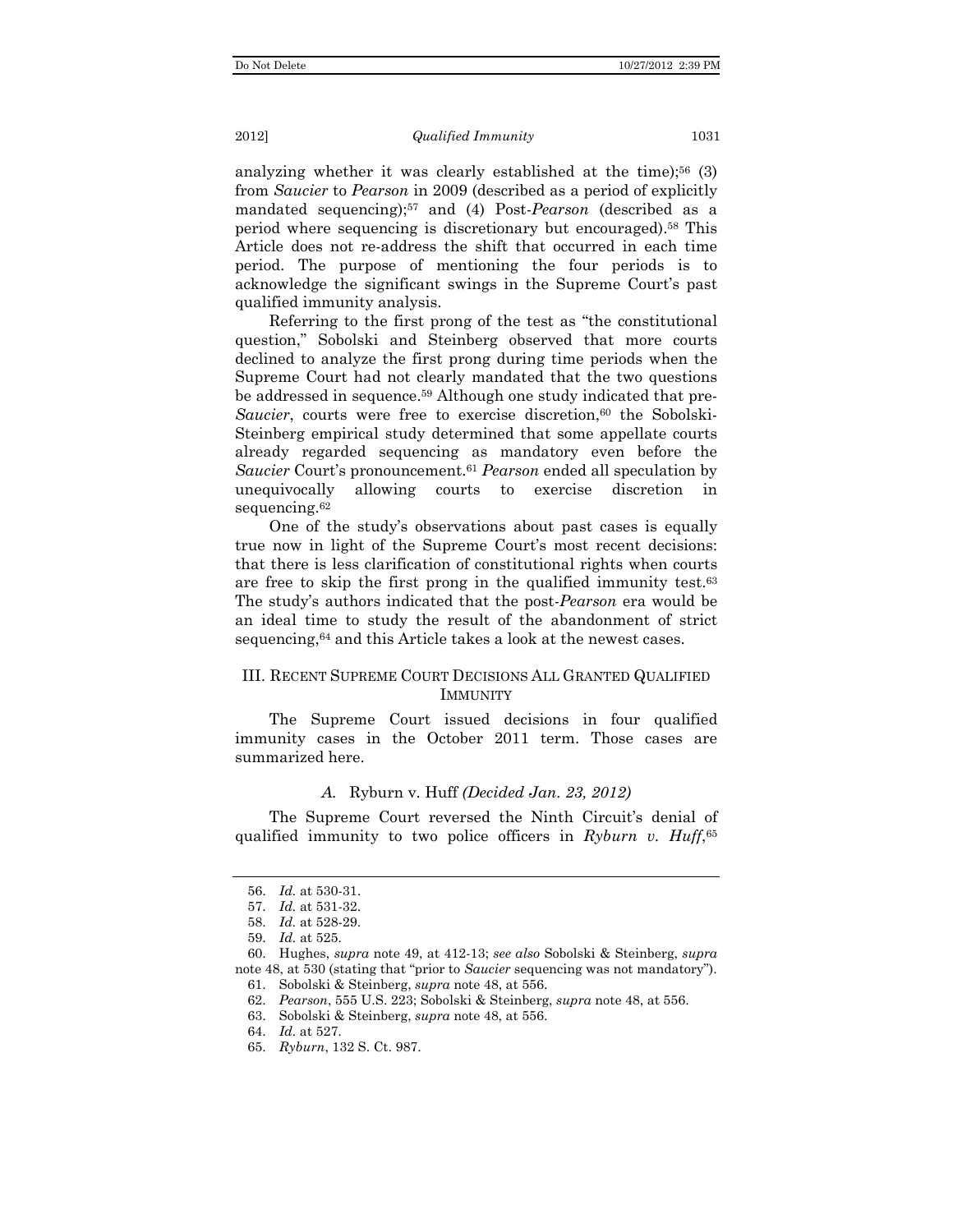declaring that the officers' actions were reasonable.<sup>66</sup> The case involved Sergeant Ryburn, Officer Zepeda and two other Burbank police officers who went to the home of Vincent Huff, a high school student who had reportedly threatened to "shoot up" the school after being bullied.67 Based on their training on school violence, the officers intended to interview young Huff, so they knocked several times on the front door of his family's house.<sup>68</sup> When no one answered, Ryburn called the home telephone, but the call went unanswered.69 He next called Mrs. Huff's cell phone, and when she answered, he asked where Vincent was, to which she replied that he was in the house with her.70 When told that he and other officers wanted to speak with her outside, Mrs. Huff hung up.71 Shortly thereafter, the mother and son appeared on the front steps but, without asking why they were there, Mrs. Huff refused to allow the officers to go inside and interview Vincent.72 When Ryburn asked if there were any guns in the house, Mrs. Huff immediately turned and ran back into the house.73 Suspicious about her behavior and claiming that he was scared because he had seen too many officers killed, Ryburn followed her into the house.<sup>74</sup> Zepeda immediately followed because of "officer safety" concerns.75 The officers stood in the living room and when Mr. Huff appeared they interviewed him and his son for five or ten minutes, but conducted no search.76 Concluding that the rumors of threatened violence were unfounded, the officers reported their determination to the school.<sup>77</sup>

The Huffs sued the police officers under 42 U.S.C. § 1983 for violation of their Fourth Amendment rights.78 After a two-day bench trial, the district court concluded that the officers were entitled to qualified immunity and entered judgment in their favor.79 The Ninth Circuit reversed as to Ryburn and Zepeda (the two who knew there was no consent to enter), concluding that although police officers are allowed to enter a home if they reasonably believe that it is necessary to protect themselves or

- 70. *Id.*
- 71. *Id.*
- 72. *Id.* at 988-89.
- 73. *Id.* at 989.
- 74. *Id.*

 75. *Id.* (noting also that two other officers entered, but they had not heard the verbal exchange and assumed that consent to enter was granted).

76. *Id.*

- 77. *Id.*
- 78. *Id.*
- 79. *Id.*

 <sup>66.</sup> *Id.* at 992.

 <sup>67.</sup> *Id.* at 988.

 <sup>68.</sup> *Id.* 

 <sup>69.</sup> *Id.*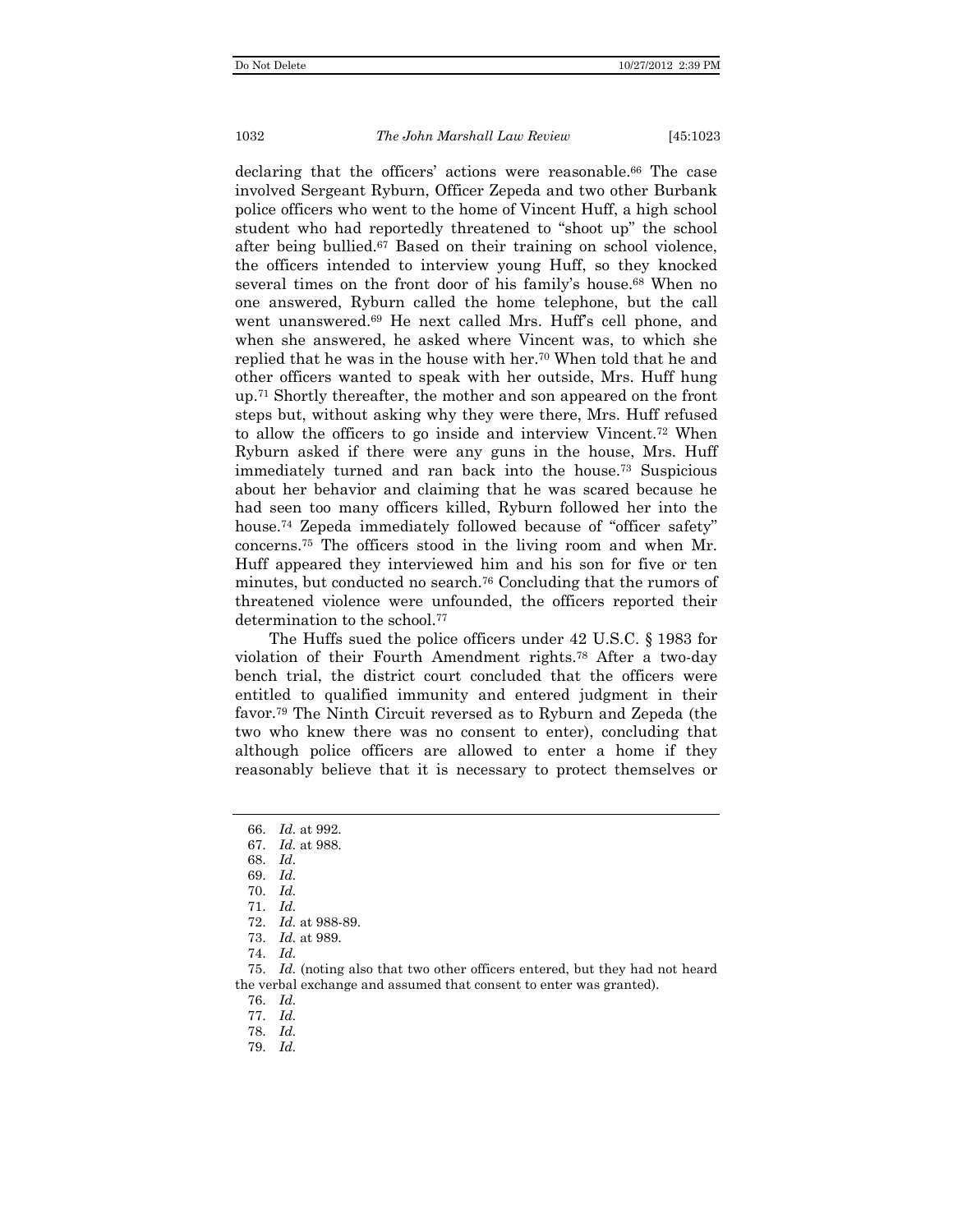others from harm, these two acted unreasonably and should not be shielded by qualified immunity.<sup>80</sup> Dissenting, Judge Rawlinson of the Ninth Circuit wrote that the majority had relied on a sanitized version of the facts, and that an officer in that situation "could have reasonably believed that he was justified in making a warrantless entry."81

The Supreme Court held:

[R]easonable officers in petitioners' position could have come to the conclusion that the Fourth Amendment permitted them to enter the Huff residence if there was an objectively reasonable basis for fearing that violence was imminent. And a reasonable officer could have come to such a conclusion based on the facts as found by the District Court.82

Rather than looking at the situation from the viewpoint of the Huffs (the aggrieved parties), the Court reviewed the scenario in light of the officers' perceptions.83 Emphasizing that "judges should be cautious about second-guessing a police officer's assessment, made on the scene," the Court sided with the officers and granted them qualified immunity.84

#### *B.* Messerschmidt v. Millender *(Decided Feb. 22, 2012)*

The Supreme Court of the United States held in *Messerschmidt v. Millender*85 that Detective Messerschmidt and his fellow officer Lawrence were entitled to qualified immunity when they were sued after searching a house pursuant to a warrant. Messerschmidt prepared the search warrant and showed to his two supervising officers and the Deputy District Attorney before submitting it to a magistrate who approved it.<sup>86</sup> The Supreme Court indicated that the validity of the warrant itself was not at issue, and that the sole question was whether the officers were entitled to qualified immunity "even assuming that the warrant should not have been issued."87

The case involved a search of a home occupied by the Millender family.88 A weapon confiscated during the search belonged to the grandmother who later sued for violation of her

 <sup>80.</sup> *Id.* at 989-90 (stating that '"any belief that the officers or other family members were in serious, imminent harm would have been objectively unreasonable' given that [Mrs. Huff] merely asserted her right to end her conversation with the officers and returned to her home").

 <sup>81.</sup> *Id.* at 990.

 <sup>82.</sup> *Id.* at 992.

 <sup>83.</sup> *Id.* at 991-92.

 <sup>84.</sup> *Id.*

 <sup>85.</sup> *Messerschmidt*, 132 S. Ct. 1235.

 <sup>86.</sup> *Id.* at 1243.

 <sup>87.</sup> *Id.* at 1244.

 <sup>88.</sup> *Id.* at 1240.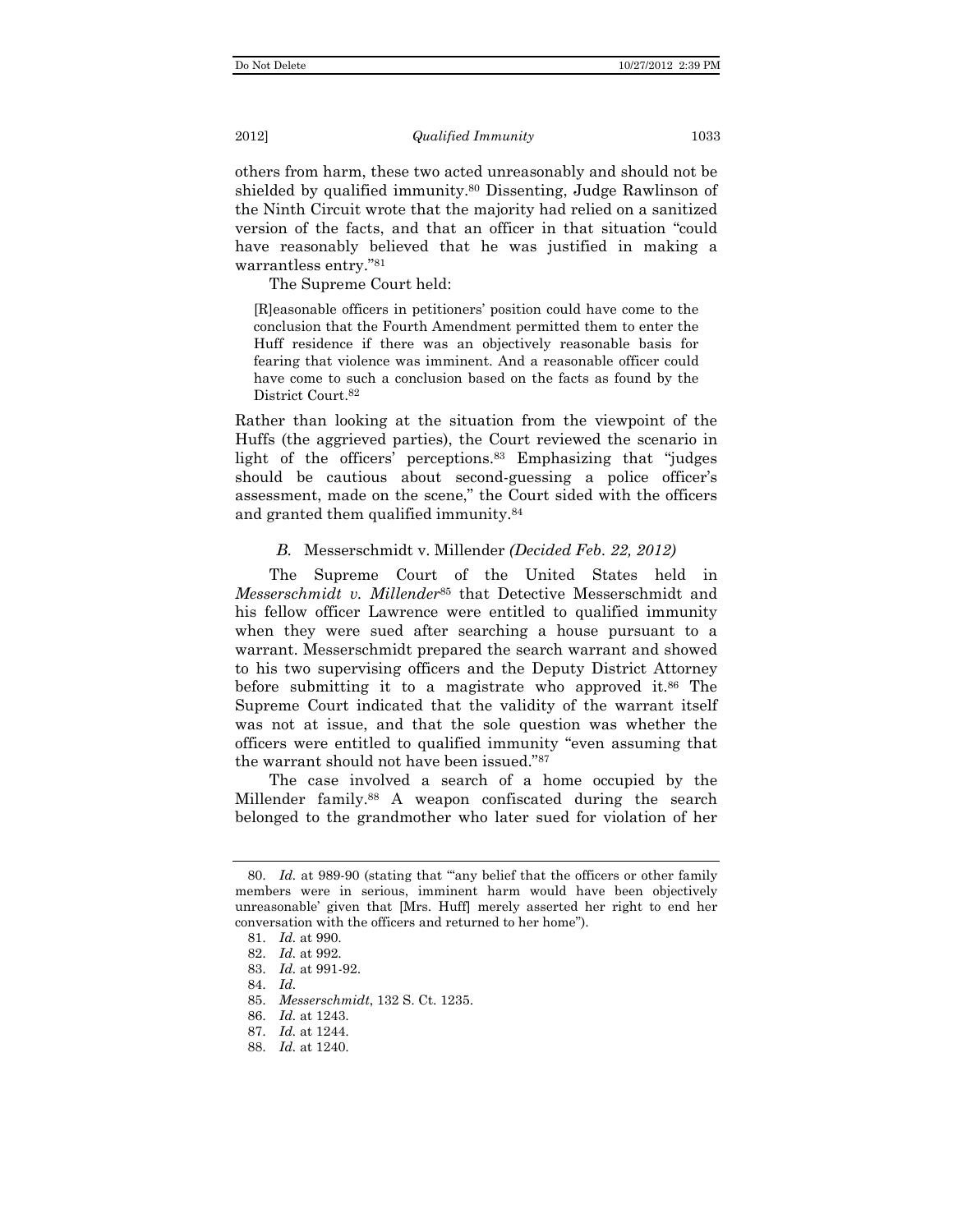Fourth Amendment rights.89 The officers were searching for evidence of a crime in which the suspect, Jerry Ray Bowen, shot at his girlfriend as she attempted to break up with him.<sup>90</sup> The victim told police that her boyfriend fired at her with a sawed-off shotgun and told her that he would kill her if she tried to leave.<sup>91</sup> She also told police that Bowen was affiliated with a local street gang, the Mona Park Crips.92 The crime, however, did not appear to be related to gang activity.93 Bowen fired the gun at Kelly as she was attempting to drive away after moving out of an apartment to which Bowen had the key.94

Drafted by Detective Messerschmidt, the search warrant authorized two broad searches, one for "[a]ll handguns, rifles, or shotguns of any caliber, or any firearms capable of firing ammunition," and the other for "[a]rticles of evidence showing street gang membership."95 The Ninth Circuit held that this search warrant was unconstitutionally overbroad in two ways.<sup>96</sup> First, the warrant failed to establish probable cause to search for "all firearms" instead of only the black sawed-off shotgun reportedly used in the crime.97 Second, the warrant was defective because it failed to establish any link between the domestic violence incident and the request to search for gang-related materials.98 The Ninth Circuit denied qualified immunity on the grounds that "a reasonable officer in the deputies' position would have been well aware of this [constitutional] deficiency," and therefore, the test for immunity could not be met.99

In holding that Messerschmidt and Lawrence should be shielded from suit,<sup>100</sup> the Supreme Court overruled the Ninth Circuit's en banc denial<sup>101</sup> of qualified immunity.<sup>102</sup> The Supreme Court focused on the second prong of the test for qualified immunity, skipping the first aspect entirely.103 The Court stated that "[t]he doctrine of qualified immunity protects government officials 'from liability for civil damages insofar as their conduct does not violate clearly established statutory or constitutional

- 90. *Id.* at 1241.
- 91. *Id.*
- 92. *Id.*
- 93. *Id.*
- 94. *Id.*
- 95. *Id.* at 1242.
- 96. *Id.* at 1244.
- 97. *Id.*
- 98. *Id.*
- 99. *Id.*
- 100. *Id.* at 1241.
- 101. *Millender*, 620 F.3d at 1034-35.
- 102. *Messerschmidt*, 132 S. Ct. at 1250-51.
- 103. *Id.* at 1244.

 <sup>89.</sup> *Id.* at 1258 n.10.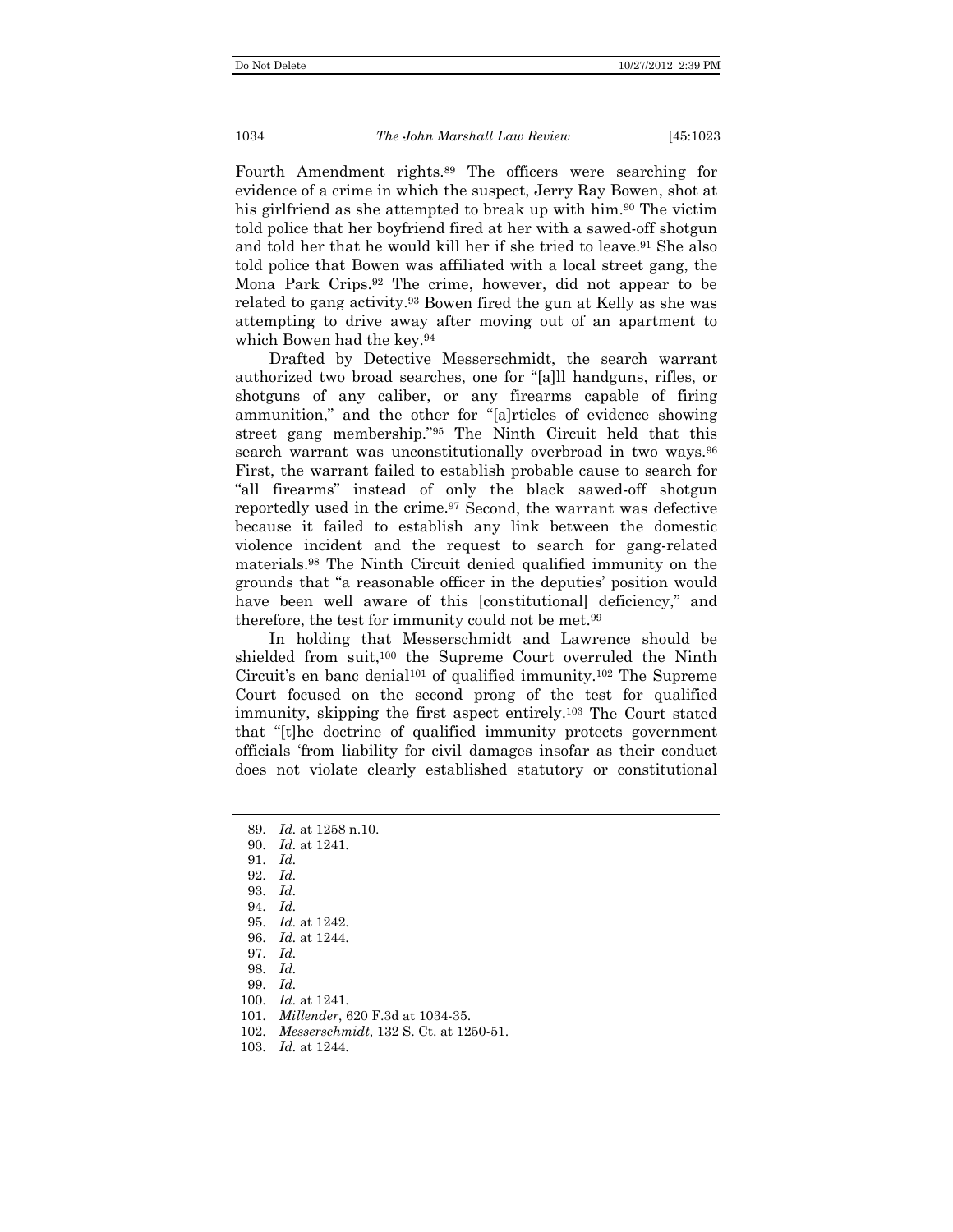rights of which a reasonable person would have known.'"104 The Court did, however, acknowledge that the shield of immunity could be lost if a warrant was "'based on an affidavit so lacking in indicia of probable cause as to render official belief in its existence entirely unreasonable.'"105 The Court determined that the warrant in question was not so plainly defective and the officers' belief in its validity was reasonable.106

With regard to the search for "all firearms," the Supreme Court came up with possible scenarios in which a search for weapons other than the sawed-off shotgun that Bowen used might have been permissible.<sup>107</sup> The majority concluded that "it would not have been entirely unreasonable" for Messerschmidt and Lawrence to have believed they had probable cause to search for all the evidence they sought.108 For example, the officers could have believed that Bowen owned additional firearms, and it was reasonable for them to assume that some of those guns might be illegal and that "seizure of the firearms was necessary to prevent further assaults on Kelly."109

As to the search for gang-related evidence, the Court found a way to characterize the attack as one that was possibly linked to Bowen's gang membership.110 Indicating that the attack was not simply a domestic dispute, but that it was described in the affidavit as "spousal assault *and* an assault with a deadly weapon,"111 the majority concluded that "[a] reasonable officer could certainly view Bowen's attack as motivated not by the souring of his romantic relationship with Kelly but instead by a desire to prevent her from disclosing details of his gang activity to the police."112 Viewing the scenario in that light, a search for gangrelated material was deemed relevant.113 The Supreme Court then sidestepped whether these interpretations of the facts would have amounted to probable cause, and merely concluded that "[t]he officers' judgment that the scope of the warrant was supported by probable cause may have been mistaken, but it was not 'plainly incompetent.'"114

The Supreme Court further stated that "[w]here the alleged

 <sup>104.</sup> *Id.* (citing *Pearson*, 555 U.S. at 231, which quoted *Harlow*, 457 U.S. at 818, the case in which the good faith requirement was purged from the qualified immunity test).

 <sup>105.</sup> *Id.* at 1245 (quoting United States v. Leon, 468 U.S. 897, 923 (1984)).

 <sup>106.</sup> *Id.* at 1246.

 <sup>107.</sup> *Id.*

 <sup>108.</sup> *Id.* at 1246-47.

 <sup>109.</sup> *Id.* at 1246.

 <sup>110.</sup> *Id.* at 1247.

 <sup>111.</sup> *Id.*

 <sup>112.</sup> *Id.*

 <sup>113.</sup> *Id.*

 <sup>114.</sup> *Id.* at 1249 (quoting Malley v. Briggs, 475 U.S. 335, 341 (1986)).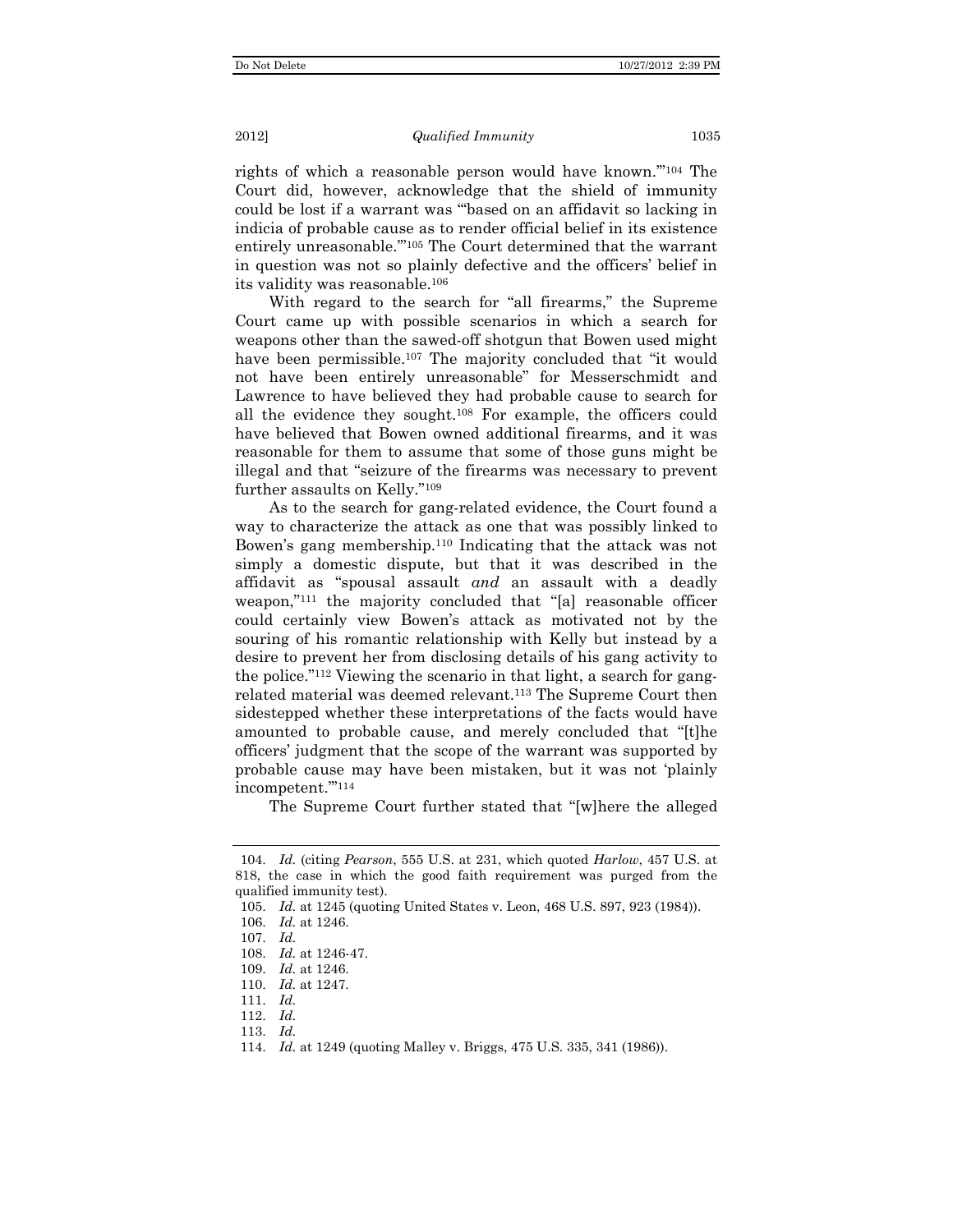Fourth Amendment violation involves a search or seizure pursuant to a warrant, the fact that a neutral magistrate has issued a warrant is the clearest indication that the officers acted in an objectively reasonable manner."115 Moreover, the majority wrote that the appropriate inquiry is not whether the magistrate erred, but "whether the magistrate so obviously erred that any reasonable officer would have recognized the error."116 Only on rare occasions would such an obvious error be made, stated Chief Justice John Roberts, and he indicated that, likewise, only in rare circumstances should "personal liability [be imposed] on a lay officer in the face of judicial approval of his actions."117

The dissent took issue with the majority view, writing that "[t]he Court's analysis bears little relationship to the record in this case, our precedents, or the purposes underlying qualified immunity analysis."118 Justice Sotomayor continued in her dissent that the correct inquiry is "not whether different conclusions might conceivably be drawn from the crime scene," but instead, it is "whether a 'reasonably well-trained officer in petitioner's position would have known that his affidavit failed to establish probable cause.'"119 Concluding that a reasonable officer could not have believed that he had probable cause to search for gangrelated evidence, Justice Sotomayor characterized the search by Messerschmidt as the "kind of fishing expedition for evidence of unidentified criminal activity committed by unspecified persons [that] was the very evil the Fourth Amendment was intended to prevent."120

The dissent also criticized the majority's erosion of *Malley v. Briggs*'s holding that an officer "cannot excuse his own default by pointing to the greater incompetence of the magistrate."121 Justice Sotomayor described the effect of the majority's decision as one "hold[ing] blameless the 'plainly incompetent' action of the police officer seeking a warrant because of the 'plainly incompetent' approval of his superiors and the district attorney."122

One of her stated concerns was that the majority's holding will encourage "sloppy police work" and "exacerbate[e] the risk" of Fourth Amendment violations.<sup>123</sup> Just as eloquently as Chief Justice Roberts described the purposes underlying the qualified

 <sup>115.</sup> *Id.* at 1245 (citing *Leon*, 468 U.S. at 922-23).

 <sup>116.</sup> *Id.* at 1250.

 <sup>117.</sup> *Id.*

 <sup>118.</sup> *Id.* at 1253 (Sotomayor, J., dissenting).

 <sup>119.</sup> *Id.* at 1256 (Sotomayor, J., dissenting).

 <sup>120.</sup> *Id.* (Sotomayor, J., dissenting).

 <sup>121.</sup> *Id.* at 1260 (Sotomayor, J., dissenting) (quoting *Malley*, 475 U.S. at 346 n.9).

 <sup>122.</sup> *Id.* (Sotomayor, J., dissenting).

 <sup>123.</sup> *Id.* (Sotomayor, J., dissenting).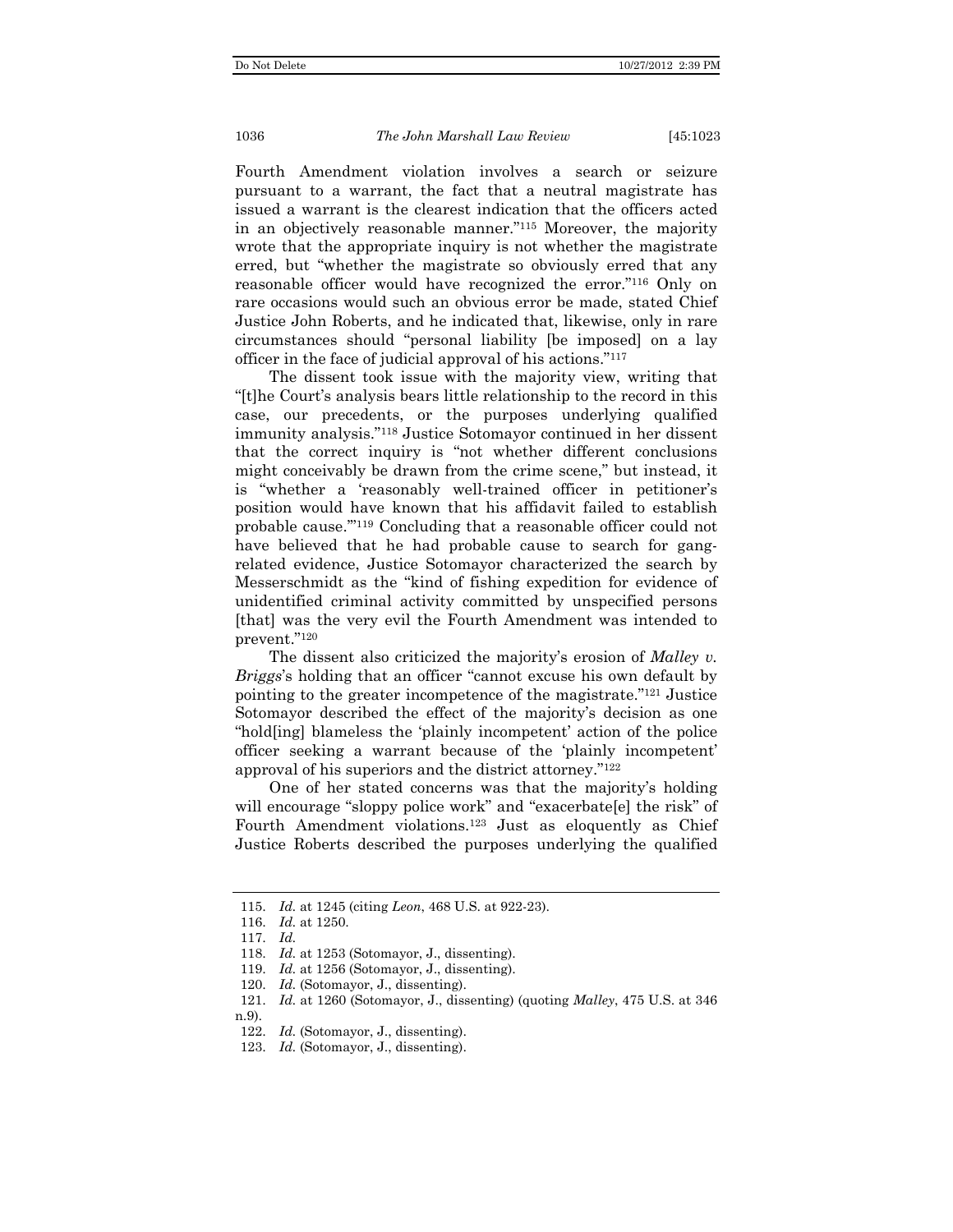#### 2012] *Qualified Immunity* 1037

immunity doctrine in *Filarsky v. Delia*124 by pointing to history and tradition,125 Justice Sotomayor heralded the purpose of the Fourth Amendment stating that "efforts 'to bring the guilty to punishment, praiseworthy as they are, are not to be aided by the sacrifice of those great principles established by years of endeavor and suffering which have resulted in their embodiment in the fundamental law of the land.'"126

## *C.* Filarsky v. Delia *(Decided Apr. 17, 2012)*

The issue in *Filarsky*127 was whether qualified immunity would extend to a private attorney who was hired by the city to conduct an internal affairs investigation of possible wrongdoing by a city firefighter.128 The question as framed by the Supreme Court was "whether an individual hired by the government to do its work is prohibited from seeking such immunity, solely because he works for the government on something other than a permanent or fulltime basis."129

The Ninth Circuit concluded that Filarsky was not entitled to qualified immunity "because he was a private attorney and not a City employee,"130 but the Supreme Court held otherwise. Stating that the common law "did not draw a distinction between public servants and private individuals engaged in public service in according protection to those carrying out government responsibilities,"131 the Court traced the history and the purposes of qualified immunity and concluded that Filarsky was entitled to protection.132

The Court emphasized that its holding was consistent with the important reasons that justify the doctrine of qualified immunity. The reasons are: (1) the shield of qualified immunity helps to "avoid 'unwarranted timidity' in performance of public duties" and ensures that "those who serve the government do so 'with the decisiveness and the judgment required by the public good,'"133 (2) qualified immunity ensures that "talented candidates are not deterred from public service,"134 and (3) the grant of

- 126. *Messerschmidt*, 132 S. Ct. at 1261 (Sotomayor, J., dissenting) (quoting Weeks v. United States, 232 U.S. 383, 393 (1914)).
- 127. *Filarsky*, 132 S. Ct. 1657.

134. *Id.* at 1665. The Court added:

To the extent such private individuals do not depend on the government for their livelihood, they have freedom to select other work—work that

 <sup>124.</sup> *Filarsky*, 132 S. Ct. 1657.

 <sup>125.</sup> *Id.* at 1667-68.

 <sup>128.</sup> *Id.* at 1660.

 <sup>129.</sup> *Id.*

 <sup>130.</sup> *Id.* at 1661.

 <sup>131.</sup> *Id.* at 1663.

 <sup>132.</sup> *Id.* at 1667-68.

 <sup>133.</sup> *Id.* at 1665 (quoting Wyatt v. Cole, 504 U.S. 158, 167 (1992)).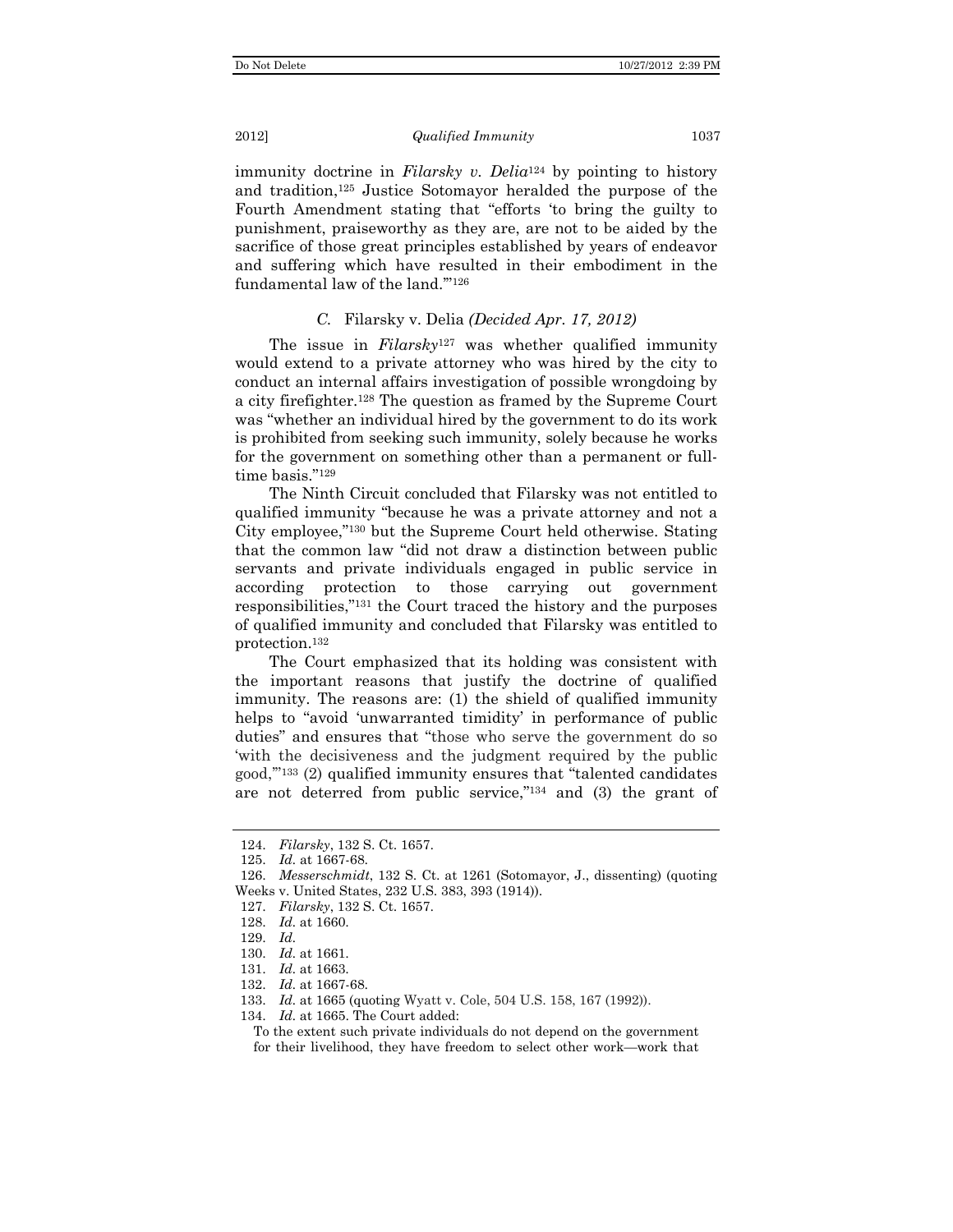qualified immunity "prevent[s] the harmful distractions from carrying out the work of government that can often accompany damages suits."135

The majority did not address whether the test for qualified immunity would be met in this factual scenario, and Justice Ginsburg in her concurrence suggested that there should still be an inquiry into whether Filarsky "knew or should have known that his conduct violated a right 'clearly established' at the time."136 The important point in this case is that the Supreme Court extended the reach of the protective shield so that even a private employee can be covered in certain instances.

#### *D.* Reichle v. Howards *(Decided June 4, 2012)*

In *Reichle v. Howards*,137 the Supreme Court reversed the Tenth Circuit's denial of qualified immunity to Secret Service agents Gus Reichle and Dan Doyle, who were part of a protective detail guarding then-Vice President Dick Cheney during a public appearance at a shopping mall in Colorado.138 The agents were sued for allegedly violating the Fourth and First Amendment rights of a man who aroused suspicion, touched Vice President Cheney on the shoulder, and then lied about it.139 That man, Steven Howards, was overheard by Agent Doyle saying, "I'm going to ask [the Vice President] how many kids he's killed today."140 Howards then got in line to greet the Vice President.141 In a brief encounter, Howards told Cheney that his "policies in Iraq are disgusting," and when the Vice President simply thanked Howards and moved on, Howards touched Cheney on the shoulder and walked away.142 Secret Service Agent Reichle approached Howards, who refused to speak with him.143 Howards tried to

will not expose them to liability for government actions. This makes it more likely that the most talented candidates will decline public engagements if they do not receive the same immunity enjoyed by their public employee counterparts.

*Id.* at 1666.

 <sup>135.</sup> *Id.* at 1665. The court added "[n]ot only will such individuals' performance of any ongoing government responsibilities suffer from the distraction of lawsuits, but such distractions will also often affect any public employees with whom they work by embroiling those employees in litigation." *Id.* at 1666.

 <sup>136.</sup> *Id.* at 1668 (Ginsburg, J., concurring).

 <sup>137.</sup> *Reichle*, 132 S. Ct. 2088.

 <sup>138.</sup> *Id.* at 2091.

 <sup>139.</sup> *Id.*

 <sup>140.</sup> *Id.*

 <sup>141.</sup> *Id.*

 <sup>142.</sup> *Id.*

 <sup>142.</sup> *Id.* at 2091-92.

 <sup>143.</sup> *Id.* at 2091.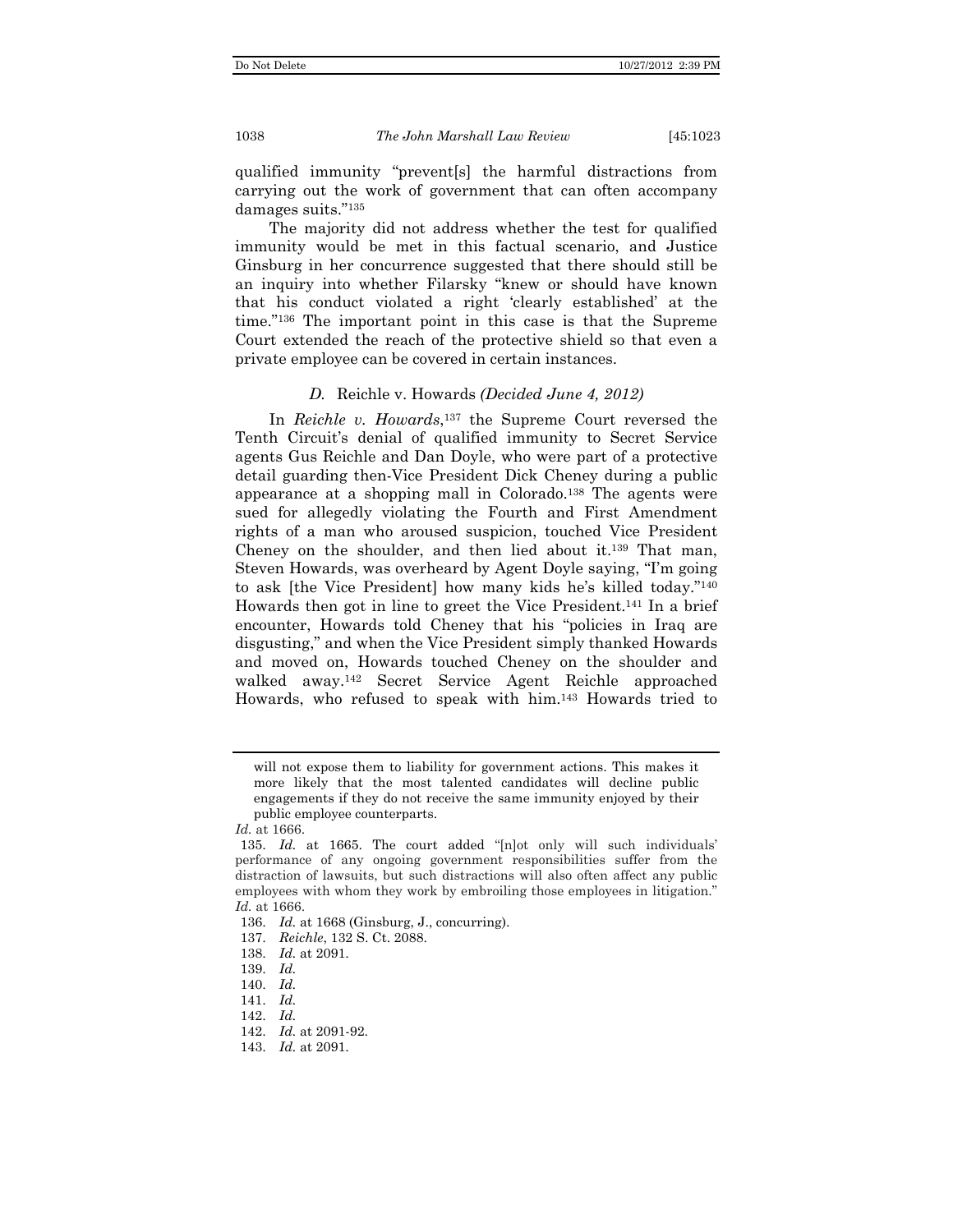leave, but Agent Reichle stepped in front of him.144 When Reichle asked Howards if he touched Vice President Cheney, he said "no."145 After confirming that several agents saw the touch—some describing it as a shove<sup>146</sup>—Agent Reichle arrested Howards.<sup>147</sup> Howard was transferred to local law enforcement officials who charged him with violating the state law on harassment.148

Howards sued the agents under 42 U.S.C. § 1983, alleging that he was arrested and searched without probable cause in violation of the Fourth Amendment, and that his arrest was in retaliation for his criticism of the Vice President and thus violated his First Amendment rights.<sup>149</sup> The district court denied summary judgment to the agents who claimed they were entitled to qualified immunity, and on interlocutory appeal, a divided Tenth Circuit panel decided that the agents were entitled to qualified immunity as to the Fourth Amendment claim, but not as to the First Amendment claim.150

The Supreme Court considered whether the officers were also entitled to qualified immunity as to the First Amendment claim. The Court stated that the right in question was the "right to be free from a retaliatory arrest that is otherwise supported by probable cause."151 In other words, if the arrest is supported by probable cause, does a retaliatory motive render the arrest unconstitutional? The majority emphasized that the Court has never held that there is a right to be free from a retaliatory arrest when probable cause justifies the arrest.<sup>152</sup> The Court declined to address it in this case,153 stating that "[t]his approach comports with our usual reluctance to decide constitutional questions unnecessarily".154

Skipping the first prong of the test for qualified immunity,<sup>155</sup>

152. *Id.* at 2094.

154. *Id.* at 2093.

 155. *Id.* at 2094. The Supreme Court in *Pearson* held that courts are permitted to address the two prongs of the *Saucier* test in either order. *Pearson*, 555 U.S. at 236. It appears from the 2012 decisions that the Supreme Court is largely dispensing with the old first prong entirely (whether the conduct violated a constitutional right) and is using a simplified version of

 <sup>144.</sup> *Id.*

 <sup>145.</sup> *Id.*

 <sup>146.</sup> *Id.* at 2091 n.1.

 <sup>147.</sup> *Id.* at 2092.

 <sup>148.</sup> *Id.* (noting that the charge was eventually dismissed).

 <sup>149.</sup> *Id.*

 <sup>150.</sup> *Id.*

 <sup>151.</sup> *Id.* at 2093.

 <sup>153.</sup> *Id.* at 2093 (stating "[w]e elect to address only the second question", thus not addressing "whether a First Amendment retaliatory arrest claim may lie despite the presence of probable cause to support the arrest"); *see also id.* at 2093 n.4 (stating that "[w]e need not (and do not) decide here whether *Bivens* extends to First Amendment retaliatory claims.").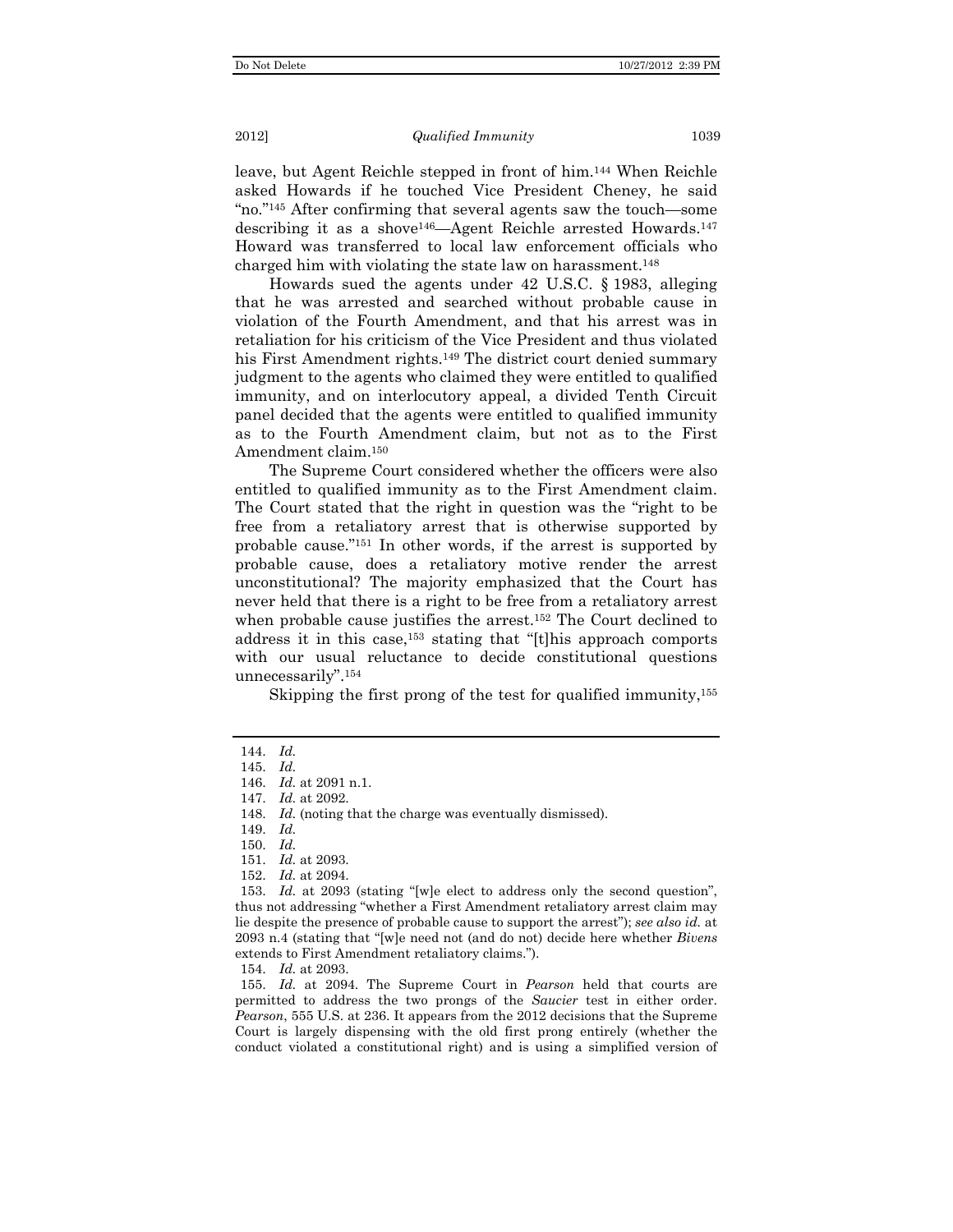the Supreme Court addressed whether the purported right was "clearly established."156 Concluding that the law was far from clear,157 the Supreme Court held that Agents Reichle and Doyle were entitled to qualified immunity.158

Concurring, Justice Ginsburg emphasized the importance of deferring to the on-the-scene judgment of officers. She wrote, "[o]fficers assigned to protect public officials must make singularly swift, on the spot, decisions whether the safety of the person they are guarding is in jeopardy . . . [i]f rational, that assessment should not expose them to claims for civil damages."159

#### IV. TROUBLESOME ASPECTS OF THE CURRENT APPROACH

A few aspects of the Supreme Court's recent qualified immunity decisions are troublesome. These problematic aspects include (1) the failure to clarify important constitutional rights that may be infringed upon, and (2) the grant of qualified immunity in such extreme situations that the distinction between absolute and qualified immunity is almost eliminated for all practical purposes. Moreover, the circularity of qualified immunity reasoning leaves state officials uncertain about their actions and stagnates the development of the law. These concerns are not necessarily new, but this section of the Article takes a look at these issues in light of the four recent Supreme Court opinions.

#### *A. Failure to Articulate Constitutional Rights*

The current post-*Pearson* period where courts are free to address the two prongs in either order is an excellent time to analyze how often courts choose to avoid the underlying constitutional questions.160 The prediction is that there will be less

test, taken from *Pearson*. *Reichle*, 132 S. Ct. at 2093 (stating that "courts may grant qualified immunity on the ground that a purported right was not 'clearly established' by prior case law, without resolving the often more difficult question whether the purported right exists at all").

 <sup>156.</sup> *See id.* at 2094 (referencing Hartman v. Moore, 547 U.S. 250 (2006), and the Tenth Circuit opinions in DeLoach v. Bevers, 922 F.2d 618 (10th Cir. 1990) and Poole v. Cnty. of Otero, 271 F.3d 955 (10th Cir. 2001)).

 <sup>157.</sup> *Id.* at 2095.

 <sup>158.</sup> *Id.* at 2097 (Ginsburg, J., concurring) (stating that "at the time of Howard's arrest, it was not clearly established that an arrest supported by probable cause could violate the First Amendment").

 <sup>159.</sup> *Id.*

 <sup>160.</sup> Sobolski & Steinberg, *supra* note 48, at 527. An observation in the Sobolski-Steinberg empirical study has been borne out by recent opinions. They state: "The stakes are high because the difference between mandatory or discretionary sequencing may bear on the frequency with which courts address substantive constitutional rights questions, which in turn impacts the 'rate' at which constitutional rights are 'clearly established' through precedents." *Id.* at 525.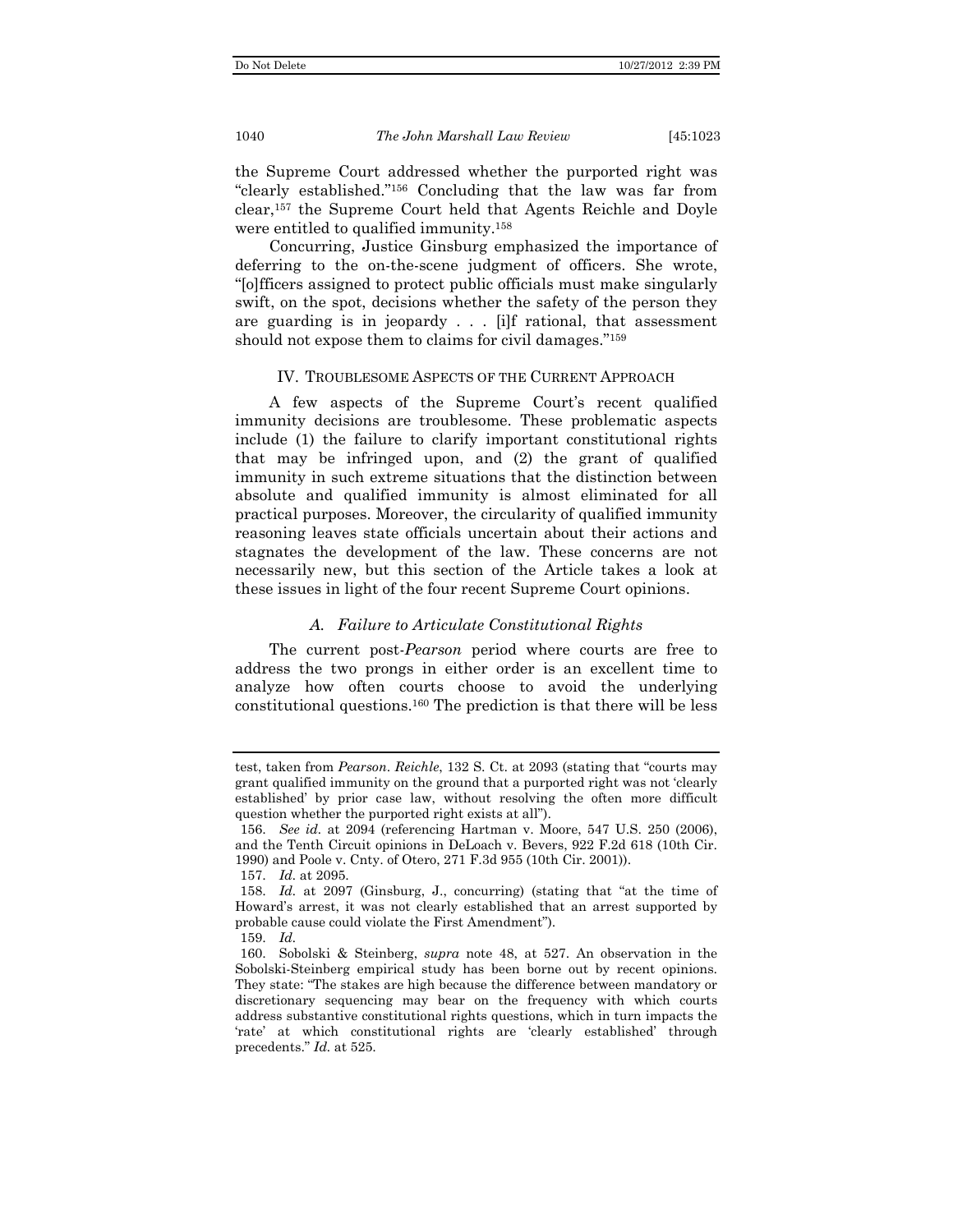articulation and less clarification of constitutional rights during this non-mandatory sequencing period. Anecdotally, that appears to be true.

The 2012 decisions reveal that the Supreme Court is largely dispensing with the old first prong entirely (that is, whether the conduct violated a constitutional right). Although the Supreme Court held in *Pearson* that the prongs could be addressed in either  $\alpha$  order,<sup>161</sup> the reality is that the first prong is not currently being addressed at all in most cases. For example, the Supreme Court in *Messerschmidt* did not reference the traditional two-pronged test, instead focused on the "clearly established" prong of qualified immunity analysis.162 Similarly, the Supreme Court skipped the threshold question in *Reichle*, which was whether an arrest justified by probable cause may nonetheless violate the First Amendment if the arrest was made in retaliation for political speech.163 The Court acknowledged that *certiorari* was granted on two issues, but deliberately avoided the threshold constitutional one, stating, "[w]e elect to address only the second question" (whether the law was clearly established).164

Again in *Ryburn*, the Supreme Court did not apply the twopronged test for qualified immunity.165 Instead of focusing on whether the Huffs asserted a clearly established Fourth Amendment right that was violated, the Court viewed the situation from the vantage point of the police and simply quoted an earlier opinion saying "it would be silly to suggest that the police would commit a tort by entering [a residence] . . . to determine whether violence . . . is about to (or soon will) occur."166 The Court analyzed whether it was objectively reasonable for the police to have acted as they did, and the result seemed to be predisposed in their favor.167 The Court moved swiftly to the determination that the officers deserved the protection of the qualified immunity doctrine.168

The Court's current position is consistent with the jurisprudential admonition that if a case can be decided on other than constitutional grounds, the Court should not delve into the constitutional issue.169 The Supreme Court stated in *Pearson* that "[a]dherence to *Saucier*'s two-step protocol departs from the

 <sup>161.</sup> *Pearson*, 555 U.S. at 236.

 <sup>162.</sup> *Messerschmidt*, 132 S. Ct. at 1244.

 <sup>163.</sup> *Reichle*, 132 S. Ct. at 2093.

 <sup>164.</sup> *Id.*

 <sup>165.</sup> *See Ryburn*, 132 S. Ct. at 990 (failing to address both prongs of the qualified immunity test).

 <sup>166.</sup> *Id.* (quoting Georgia v. Randolph, 547 U.S. 103, 118 (2006)).

 <sup>167.</sup> *Ryburn*, 132 S. Ct. at 991-92.

 <sup>168.</sup> *Id.*

 <sup>169.</sup> *Pearson*, 555 U.S. at 241 (quoting *Scott*, 550 U.S. at 388 (Breyer, J., concurring)).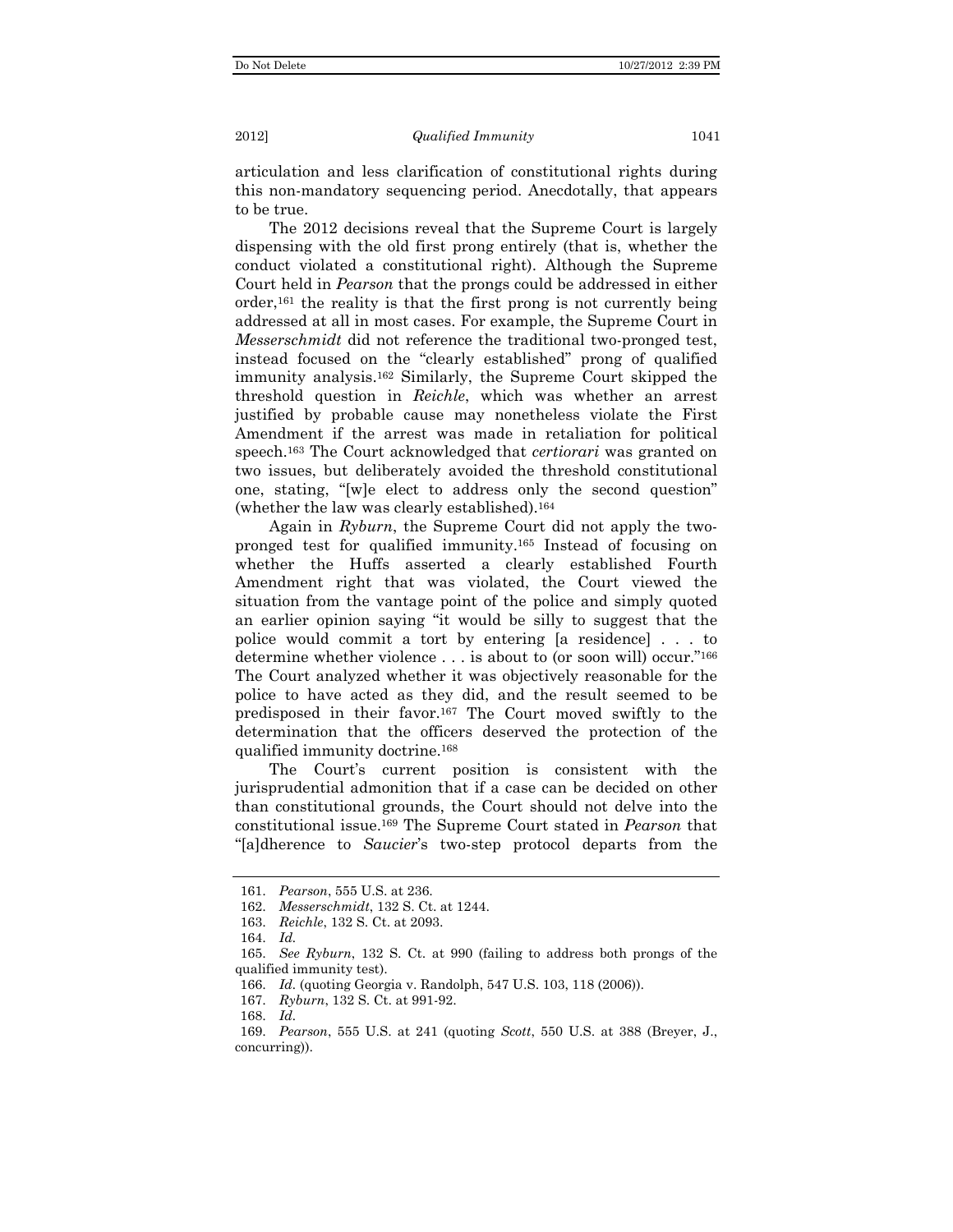general rule of constitutional avoidance."170 In 2012, the Court expressly reiterated this view, saying "courts may grant qualified immunity on the ground that a purported right was not 'clearly established' by prior case law, *without resolving the often more difficult question whether the purported right exists at all*."171

The very act of skipping the first step, which is the inquiry into whether someone's constitutional right was violated in the first place, signals a shift in emphasis away from the focus on individual rights and toward the protection of government officials who violate those rights. This approach focuses on the official's action rather than the aggrieved person's rights.

The shift in emphasis is apparent in *Messerschmidt* where the Supreme Court itself implied that the search warrant probably should not have been issued because it was unconstitutionally overbroad, but where the Court constructed scenarios to justify the officers' reliance on that warrant.172 This shift in emphasis may indicate which values are paramount in the eyes of the Court. It is not the protection of aggrieved citizens that leads the Court to its current decisions; it is deference to state officials that weighs more heavily.

#### *B. Determining Whether a Right Was "Clearly Established"*

The Supreme Court in *Saucier* described the second prong this way: if "the conduct did not violate a clearly established right, or if it was objectively reasonable for the official to believe that his conduct did not violate such a right, then the official is protected by qualified immunity."173 In defining what "clearly established" means, the Court said that the inquiry "must be undertaken in light of the specific context of the case, not as a broad general proposition."174

#### *1. Reference to Well-Settled Law*

If binding authority sets forth a rule in a factually analogous case, one might argue that the law is clearly established. However, the existence of a rule that may seem clear to a legal scholar does not mean that the "clearly established" prong of the qualified immunity test is met.175 The legal guidelines must be viewed in

 <sup>170.</sup> *Id.* (quoting *Scott*, 550 U.S. at 388 (Breyer, J., concurring)).

 <sup>171.</sup> *Reichle*, 132 S. Ct. at 2093 (emphasis added).

 <sup>172.</sup> *Messerschmidt*, 132 S. Ct. at 1246-47.

 <sup>173.</sup> *Saucier*, 533 U.S. at 205.

 <sup>174.</sup> *Id.* at 201.

 <sup>175.</sup> *See Reichle*, 132 S. Ct. at 2093 (stating that "[t]o be clearly established, a right must be sufficiently clear 'that every reasonable official would [have understood] that what he is doing violates that right [and] . . . 'existing precedent must have placed the statutory or constitutional question beyond debate'").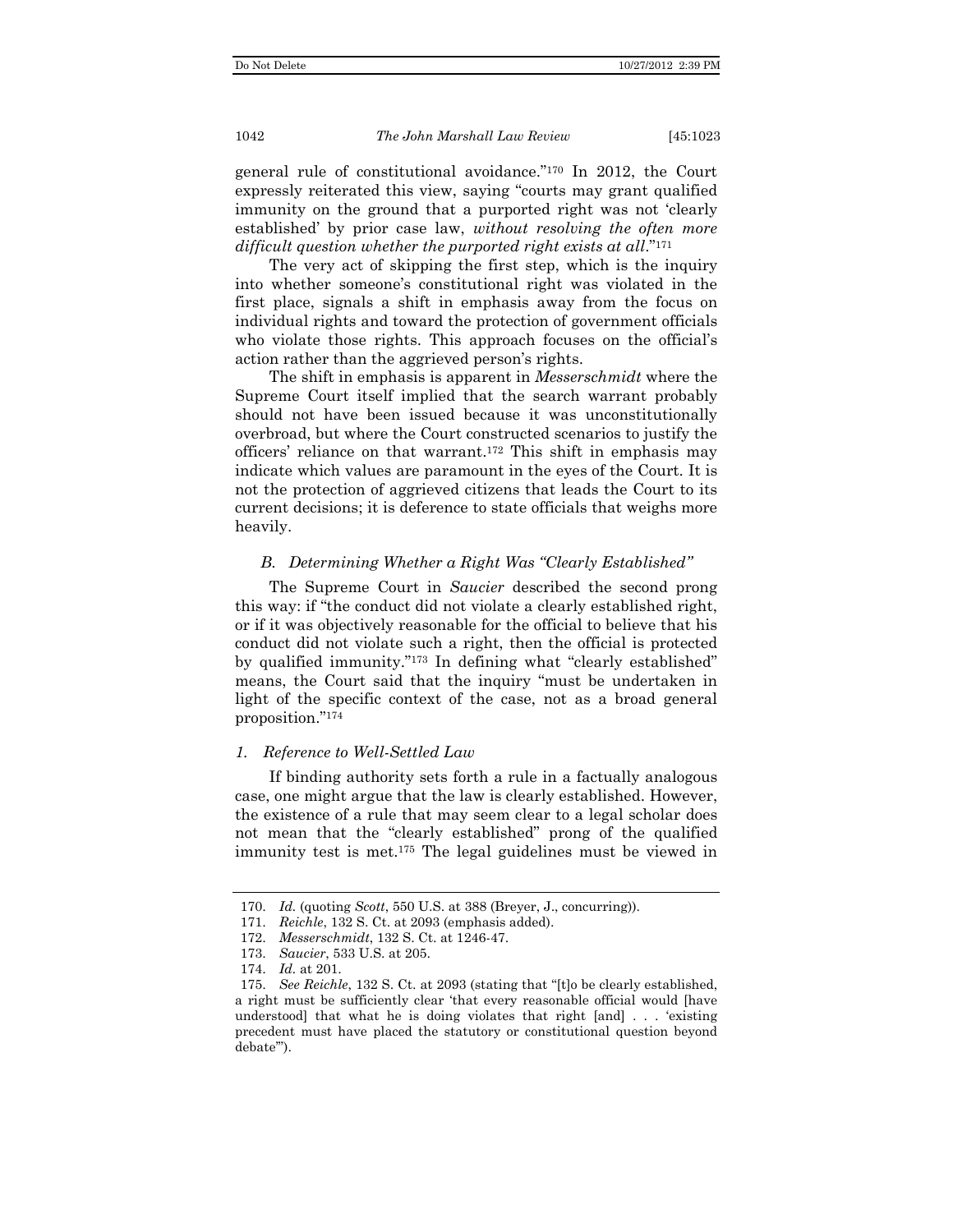#### 2012] *Qualified Immunity* 1043

the context of the actual situation faced by the state official at the time. Mere reference to well-settled case law is not sufficient to show that a right is clearly established.176 Nonetheless, case law is critically important in the analysis; it simply is not dispositive. "It is sometimes difficult for an officer to determine how the relevant legal doctrine . . . will apply to the factual situation the officer confronts."177 "The relevant, dispositive inquiry in determining whether a right is clearly established is whether it would be clear to a reasonable officer that his conduct was unlawful in the situation he confronted."178 In other words, "[t]he contours of the right must be sufficiently clear that a reasonable official would understand that what he is doing violates that right."179

Even if the state official is mistaken, he or she is still "entitled to the immunity defense" so long as "the officer's mistake as to what the law requires is reasonable."180 The correct inquiry is "what the officer reasonably understood his powers and responsibilities to be, when he acted, under clearly established standards."181

In 2001, Justice Ginsburg noted in her *Saucier* concurrence:

As aptly observed by the Second Circuit, 'even learned and experienced jurists have had difficulty in defining the rules that govern a determination of probable cause . . . . As he tries to find his way in this thicket, the police officer must not be held to act at his peril.182

She added, "[l]aw in the area [of probable cause] is constantly evolving and, correspondingly, variously interpreted."183 Thus, reference to case law—without a specific factual context—is insufficient to resolve whether a right was clearly established at the time of the official's actions.

 <sup>176.</sup> *Saucier*, 533 U.S. at 201-02.

 <sup>177.</sup> *Id.* at 205.

 <sup>178.</sup> *Id.* at 202. The court stated, however, that if

various courts have agreed that certain conduct is a constitutional violation under facts not distinguishable in a fair way from the facts presented in the case at hand, the officer would not be entitled to qualified immunity based simply on the argument that courts had not agreed on one verbal formulation of the controlling standard.

*Id.* at 202-03.

 <sup>179.</sup> *Id.* at 202 (citing Anderson v. Creighton, 483 U.S. 635, 640 (1987)).

 <sup>180.</sup> *Id.* at 205.

 <sup>181.</sup> *Id.* at 208; *see also Reichle*, 132 S. Ct. at 2093 (reversing the Court of Appeals grant of qualified immunity).

 <sup>182.</sup> *Saucier*, 533 U.S. at 214-15 (Ginsburg, J., concurring).

 <sup>183.</sup> *Id.* at 214 (Ginsburg, J., concurring).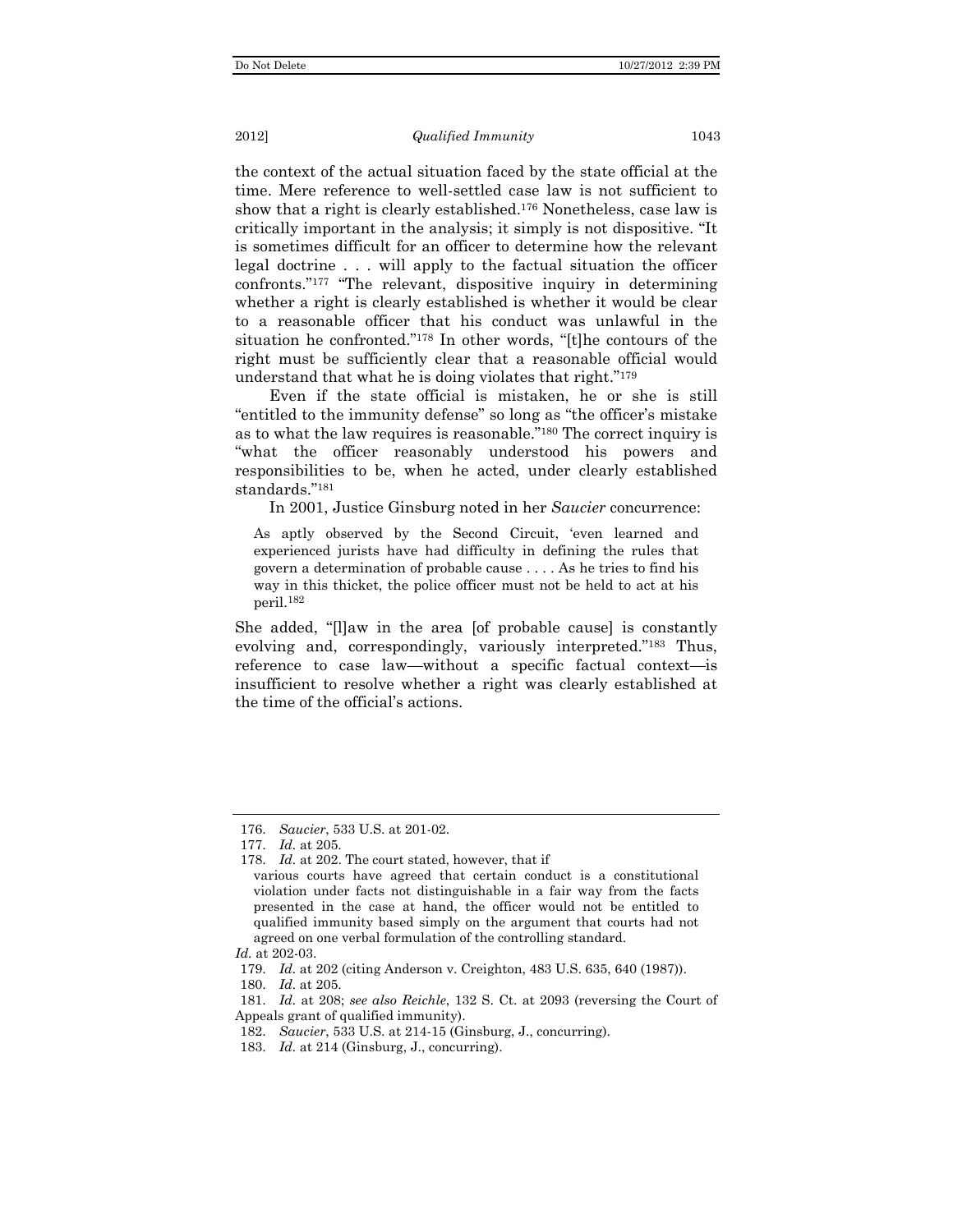#### *2. Were the Officer's Actions Objectively Reasonable?*

The second aspect of "clearly established" focuses on whether the state official's actions were objectively reasonable.184 Where reasonable officials could differ, even if they are mistaken, it cannot be said that the legal right was "clearly established."185 The test is objective.

Prior to 1982,<sup>186</sup> the shield of qualified immunity from suit was only available to those government officials who acted in good faith.187 The "good faith" requirement was purged from the test for qualified immunity roughly thirty years ago<sup>188</sup> when the Supreme Court announced that an objective test, rather than a subjective standard, would be used in determining whether officials in a given situation were entitled to qualified immunity.189 The test changed significantly from a subjective inquiry into the mindset of the government official to the current objective test, that is, whether the official's actions were objectively reasonable.<sup>190</sup> In *Harlow*, the Supreme Court abandoned the good faith requirement.191

Since *Harlow*, the objective test has become more and more

188. *Harlow*, 457 U.S. at 818.

189. *Id.*

 190. *Id.* As the Second Circuit stated in *Doninger*, in a decision that the Supreme Court let stand, it is irrelevant whether the school official's actions toward the student were "improperly motivated" because the qualified immunity test is objective, not subjective, and the mindset of the individual officer is irrelevant *unless "intent is an element" of the claim or defense*. Doninger v. Niehoff, 642 F.3d 334, 349 (2d Cir. 2011), *cert. denied,* 132 S. Ct. 449 (2011) (emphasis added).

 191. *Harlow*, 457 U.S. at 816-17; *see also* Comment, *Harlow v. Fitzgerald: The Lower Courts Implement the New Standard for Qualified Immunity Under Section 1983*, 132 U. PA. L. REV. 901, 904 (1984) (stating that "*Harlow* . . . [held] that the good faith of an official seeking qualified immunity was to be measured against an 'objective' standard"). Although the concurring opinion adopted by Brennan, Marshall, and Blackmun in *Harlow* stated that "[t]his standard would not allow the official who *actually knows* that he was violating the law to escape liability for his actions, even if he could not 'reasonably have been expected' to know what he actually did know," the majority attempted to eliminate or minimize the inquiry into the mindset of the actor. *Harlow*, 457 U.S. at 816-17; Comment, *supra*, at 929 n.151.

 <sup>184.</sup> *Pearson*, 555 U.S. at 231.

 <sup>185.</sup> *See id.* at 231 (stating that "[t]he protection of qualified immunity applies regardless of whether the government official's error is 'a mistake of law, a mistake of fact, or a mistake based on mixed questions of law and fact"). 186. *Harlow*, 457 U.S. at 816.

 <sup>187.</sup> Butz v. Economou, 438 U.S. 478, 484 (1978) (stating "officials of the Executive Branch exercising discretionary functions did not need the protection of an absolute immunity from suit, but only a qualified immunity based on *good faith* and reasonable grounds") (emphasis added); Imbler v. Pachtman, 424 U.S. 409, 434 (1976) (stating that officials who fall within the protection of the qualified immunity doctrine "may be held liable for unconstitutional conduct absent '*good faith*'") (emphasis added).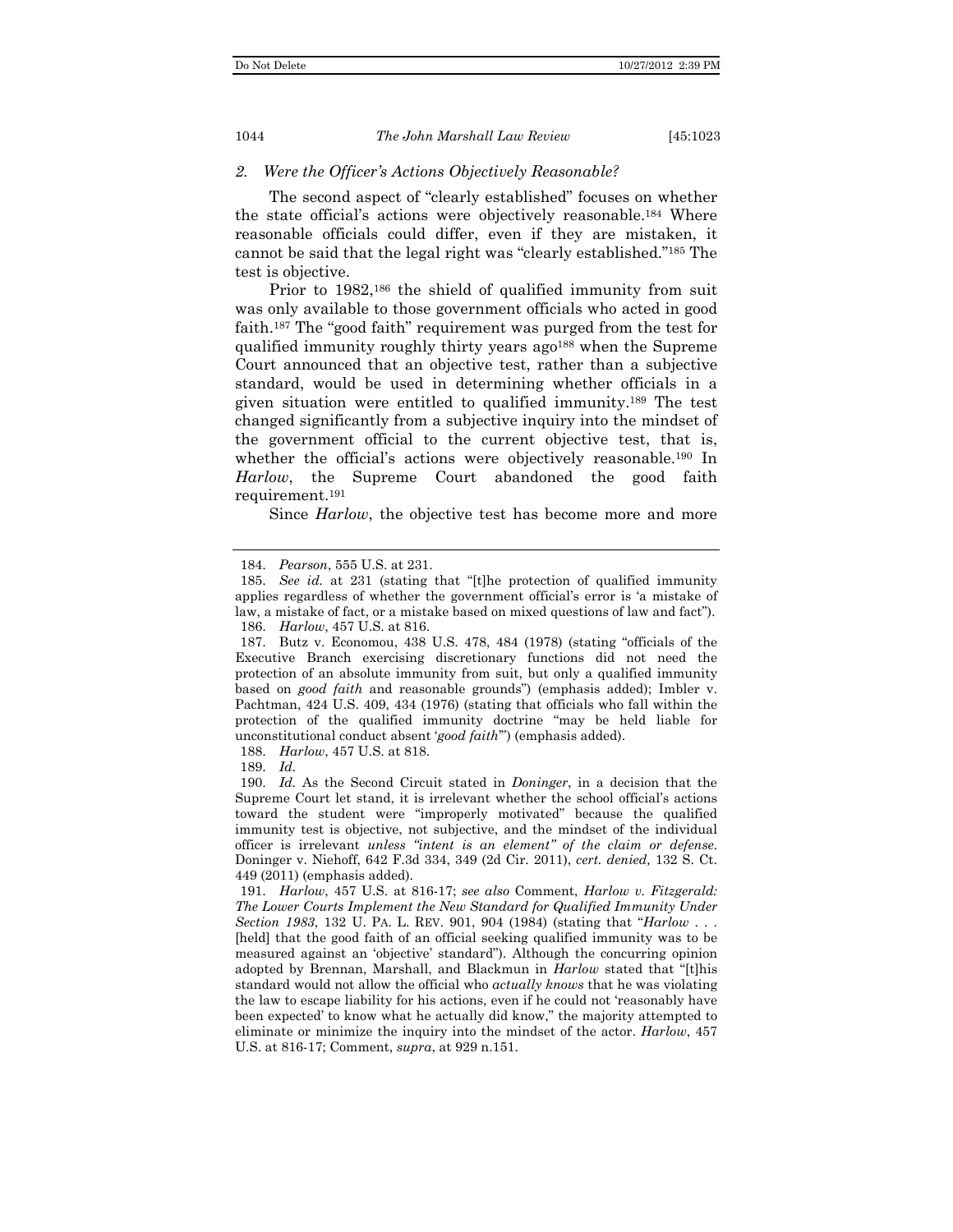"objective," now covering not only those state officials whose actions were "reasonable," but those whose actions were not "entirely unreasonable."192 For example, the Court stated in *Messerschmidt* that "it would not have been *'entirely unreasonable'* for an officer to believe that the facts set out in the affidavit established a fair probability that such evidence would aid the prosecution of Bowen for the criminal acts at issue."193 Further, the majority wrote that "it would not have been *'entirely unreasonable*' for an officer to believe . . . that there was probable cause."194 The wording itself shows a tendency to view the state officials' conduct leniently, shifting the measuring point from what is "reasonable" to what is "not entirely unreasonable."195

Currently, the objective government official merely has to act in a way that is not "entirely unreasonable."196 He or she must simply avoid blatantly and incontrovertibly violating the law. The Supreme Court appears willing to speculate as to possible acceptable, i.e., reasonable, scenarios so as to justify the actions of a police officer, as was pointed out by the dissent in *Messerschmidt*.197 The Court has interpreted the "all but the plainly incompetent" rule very broadly and generously, e.g., in *Messerschmidt* where the police officers should have known from experience that the search warrant was overbroad even though it was issued by a neutral magistrate.<sup>198</sup> The Ninth Circuit denied qualified immunity to the police officers, saying that a reasonable police officer would have known the warrant was invalid.199 The Supreme Court, as stated, granted them qualified immunity on the rationale that even if they were mistaken, their mistake was reasonable.200 The majority emphasized that the search warrant "was not so obviously lacking in probable cause that the officers can be considered 'plainly incompetent' for concluding otherwise."201 The majority's characterization of the *Messerschmidt* facts seems speculative, even in the eyes of some members of the Court.<sup>202</sup> The Court's opinion is, however, an

 <sup>192.</sup> *Messerschmidt*, 132 S. Ct. at 1249.

 <sup>193.</sup> *Id.*

 <sup>194.</sup> *Id.* at 1239 (emphasis added).

 <sup>195.</sup> *Id.* at 1249.

 <sup>196.</sup> *Id.* 

 <sup>197.</sup> *Id.* at 1254 (Sotomayor, J., dissenting) (stating that "the Court reaches this result only by way of an unprecedented, *post hoc* reconstruction of the crime that wholly ignores the police's own conclusions, as well as the undisputed facts presented to the District Court").

 <sup>198.</sup> *Id.* at 1260 (Sotomayor, J., dissenting).

 <sup>199.</sup> *Millender*, 620 F.3d at 1035.

 <sup>200.</sup> *Messerschmidt*, 132 S. Ct. at 1250-51.

 <sup>201.</sup> *Id.* at 1250.

 <sup>202.</sup> *See supra* text accompanying notes 118-126. Slightly less forcefully, Justice Kagan, concurring in part and dissenting in part, described the majority's analysis as an "inadequate justification." *Messerschmidt*, 132 S. Ct.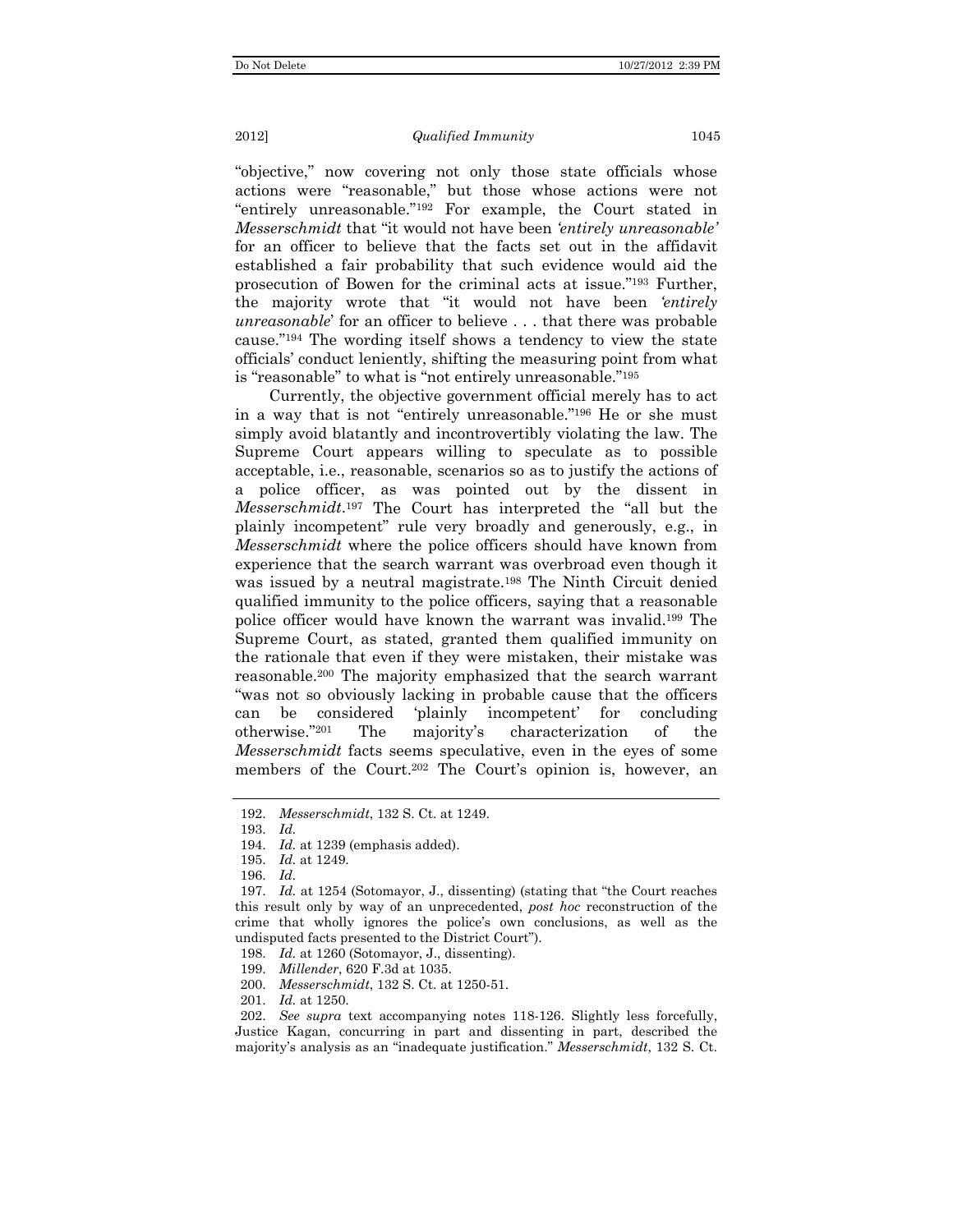informative peek into the current mindset of the majority regarding qualified immunity.

Qualified immunity does not shield "the plainly incompetent," nor does qualified immunity protect "those who knowingly violate the law."203 In actuality, this second aspect gets little attention in current qualified immunity analysis. Since the 1982 shift to the objective test, inquiries into whether an officer acted in good faith or out of malice are not fully explored.204 In *Harlow*, the Court stated that "[w]here an official could be expected to know that certain conduct would violate statutory or constitutional rights, he should be made to hesitate."205 Nonetheless, the dangling phrase "or those who knowingly violate the law" seems to linger like a vestige of the past. Like the human appendix, this once vital aspect of the qualified immunity test no longer provides a useful function.

The elimination of the good faith element made the qualified immunity doctrine more similar than ever before to absolute immunity. There may be a blurring of the line between absolute immunity and qualified immunity. Given the Court's current position that the certainty of being shielded by the qualified immunity doctrine is of paramount importance, the grant of qualified immunity is so likely that it is almost tantamount to absolute immunity. With regard to absolute immunity, the Supreme Court stated in 1976 that that it is "in the end better to leave unredressed the wrongs done by dishonest officers than to subject those who try to do their duty to the constant dread of retaliation."206 While the Supreme Court made that statement almost forty years ago with regard to absolute immunity, it appears that its reasoning reflects the 2012 view as to qualified immunity.

In short, the objective standard, as applied, has shifted from what is "reasonable" to what is "not unreasonable" to what is "not entirely unreasonable." It appears that all but the plainly incompetent are shielded from personal liability, and there is generous leeway for mistakes before an officer would be deemed incompetent. The Court will withhold the shield of qualified immunity only if the actions of the officers were so extreme that no competent officer could possibly have done such a thing. This shift is particularly evident in the 2012 decisions.

at 1252 (Kagan, J., concurring in part and dissenting in part).

 <sup>203.</sup> *Messerschmidt*, 132 S. Ct. at 1244-45.

 <sup>204.</sup> *See supra* text accompanying note 190 (providing an example of a court's refusal in 2011 to inquire as to an official's motive or malice).

 <sup>205.</sup> *Harlow*, 457 U.S. at 819.

 <sup>206.</sup> Imbler v. Pachtman, 424 U.S. 409, 428 (1976) (referring to absolute, not qualified, immunity).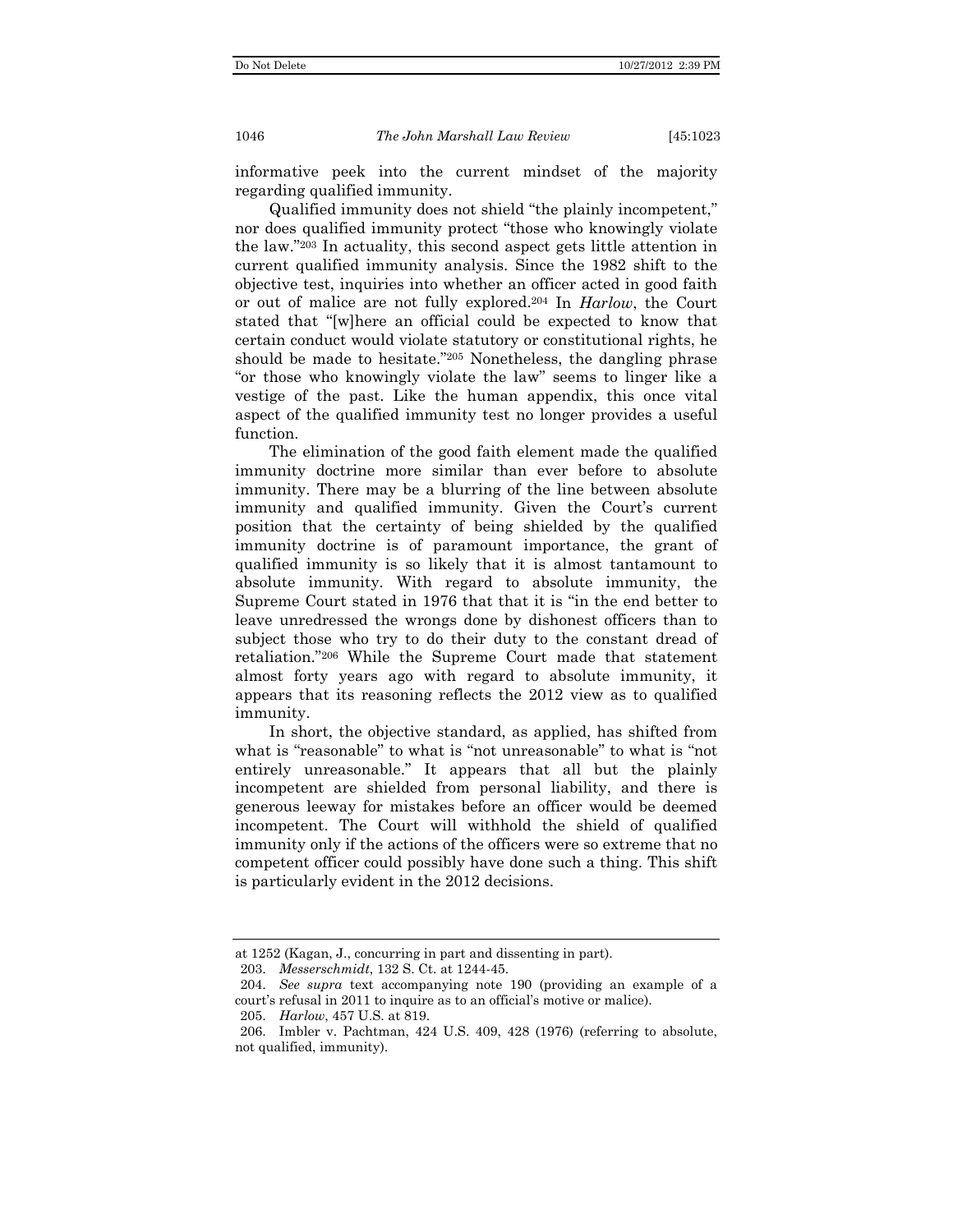# *3. Circular Reasoning: Unresolved Legal Questions Remain Unclear*

The avoidance of the constitutional question in qualified immunity cases leaves an allegedly unclear area of law entirely unsettled, and the state officials remain uncertain whether their actions will violate someone else's constitutional rights. If they are uncertain, and the law is unclear, then these officials will continue to be protected by qualified immunity. The resulting circularity is one of the most striking problems that surfaces in recent Supreme Court opinions on qualified immunity.

In *Reichle*, for example, the underlying constitutional question was whether an arrest in retaliation for the exercise of First Amendment rights is unlawful when the arrest is justified by probable cause.207 The Supreme Court announced that it "has never recognized" such a right,<sup>208</sup> but did not decide whether the right exists. Instead, the Supreme Court disagreed with the Court of Appeals's application of precedent such as *DeLoach*,209 which involved both a retaliatory arrest and a retaliatory prosecution.210 The Court also addressed whether its own decision in *Hartman*<sup>211</sup> that "a plaintiff cannot state a claim of retaliatory prosecution in violation of the First Amendment if the charges were supported by probable cause"212 had been correctly interpreted by some courts to pertain also to retaliatory arrests.213 Saying "we do not suggest that *Hartman's* rule in fact extends to arrests,"214 the Supreme Court declined to state definitively whether the rule does or does not apply. Instead, the Court simply opined that "when Howards was arrested it was not clearly established that an arrest supported by probable cause could give rise to a First Amendment violation."215 Because of the lack of a holding on the underlying constitutional issue, the answer remains unclear, and the next police officer in a similar situation will not have guidance as to whether a retaliatory arrest that is supported by probable cause will violate the offender's First Amendment rights. Since the law is not clearly established, the officer who potentially violates someone's rights will be shielded from suit by the doctrine of qualified immunity.

Not only is circular reasoning illustrated in *Reichle*, it can also be seen in other cases in which the Supreme Court denied

 <sup>207.</sup> *Reichle*, 132 S. Ct. at 2094.

 <sup>208.</sup> *Id.* at 2093.

 <sup>209.</sup> *DeLoach*, 922 F.2d 618.

 <sup>210.</sup> *Id.* at 620.

 <sup>211.</sup> *Hartman*, 547 U.S. 250.

 <sup>212.</sup> *Reichle*, 132 S. Ct. at 2094.

 <sup>213.</sup> *Id.*

 <sup>214.</sup> *Id.* at 2096.

 <sup>215.</sup> *Id.* at 2097.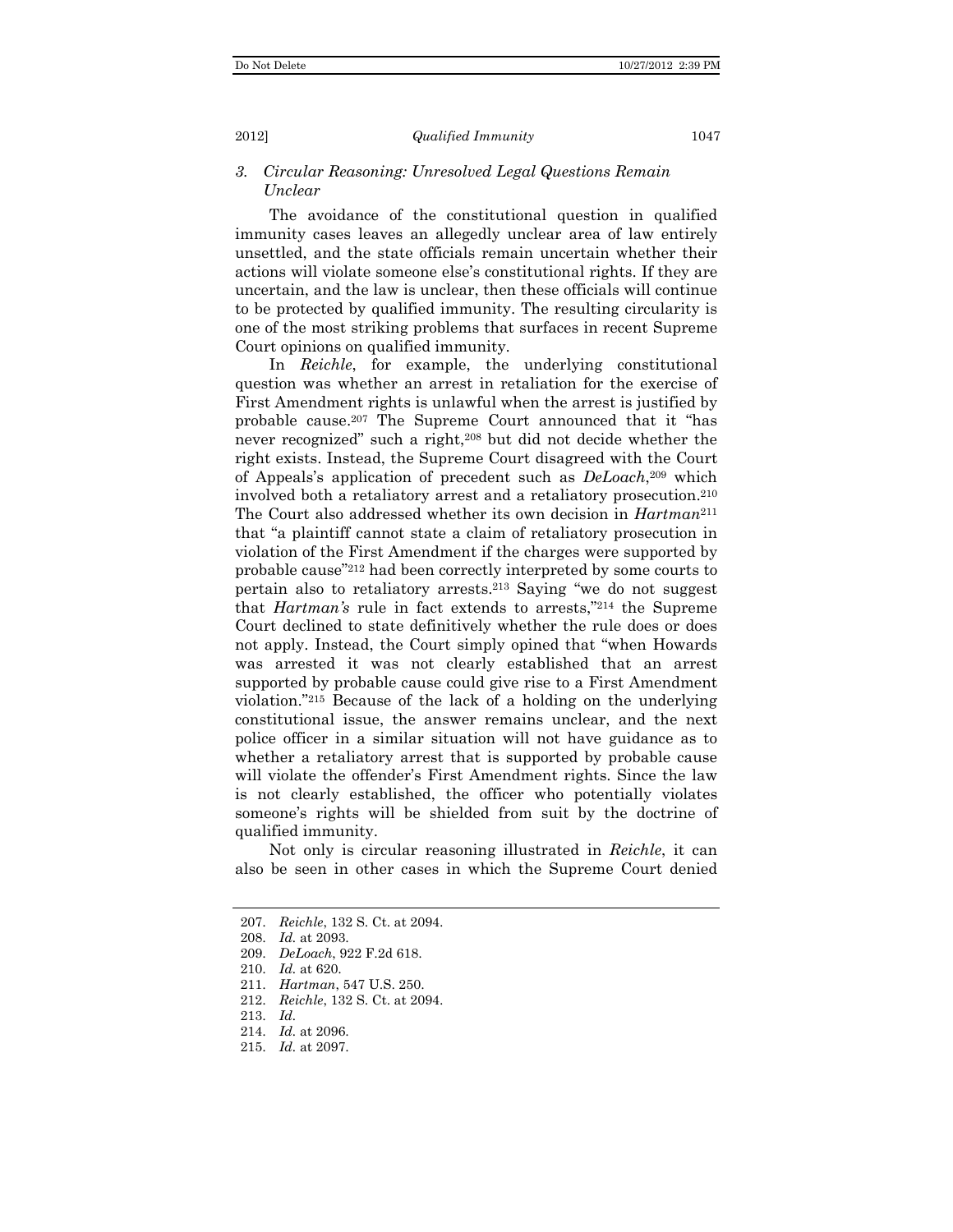*certiorari* in the October 2011 Term, for example, in lawsuits over whether public schools' regulation of students' internet speech violates the students' first amendment rights.216 If a school principal punishes a student for an off-campus Facebook posting that targets another student, the law is unsettled as to whether the landmark school speech test from *Tinker*217 applies. It is not clearly established whether the student has a protected First Amendment right that will be violated if the principal takes disciplinary action. If the Supreme Court does not clarify the boundaries of a school's authority to regulate internet speech, then that area of law will remain as murky and confusing as it currently is.218 As long as it remains unresolved as to whether *Tinker* applies to such speech, then the second aspect (whether the constitutional right was clearly established at the time) will be answered in the negative. When the right is not clearly established, the school official is entitled to qualified immunity from suit. Thus, the next time a similar situation arises, the school official will still be unsure of the legal parameters.

The impact of allowing courts to skip over the threshold question of whether a constitutional right exists at all has yet to be fully determined, but if the October 2011 Term's decisions are any hint, there will be fewer opinions delving into the underlying rights and more decisions finding that the law was not clearly defined. In other words, that circularity will continue: more courts will avoid clarifying the law and will in turn grant qualified immunity to officials whose actions were taken when the law was unclear.

#### V. CONCLUSION

As Chief Justice Roberts stated, the Supreme Court's position is that state officials should be able to rely on the shield of qualified immunity.219 Certainty—the certainty of being immune from liability—is important to those who do the work of the government. Underlying the Supreme Court's most recent decisions is a ringing affirmation of the value of public service and the important nature of government work. The Court's focus is on the importance of the governmental system, the vital role of state officials in maintaining order and promoting the public welfare,

 <sup>216.</sup> Kowalski v. Berkeley Cnty. Schs., 132 S. Ct. 1095 (2012) (mem.), *denying cert. to* 652 F.3d 565 (4th Cir. 2011); Blue Mtn. Sch. Dist. v. J.S. *ex rel.*  Snyder, 132 S. Ct. 1097 (2012) (mem.), *denying cert. to* 650 F.3d 915 (3d Cir. 2011) (consolidated pursuant to Supreme Court Rule 12.4 with Hermitage Sch. Dist. v. Layshock); *Doninger*, 132 S. Ct. 499 (mem.), *denying cert. to* 642 F.3d 334 (2d Cir. 2011).

 <sup>217.</sup> *Tinker*, 393 U.S. 503.

 <sup>218.</sup> *See, e.g.*, *Doninger*, 642 F.3d 334; *Kowalski*, 652 F.3d 565.

 <sup>219.</sup> *Filarsky*, 132 S. Ct. at 1666.